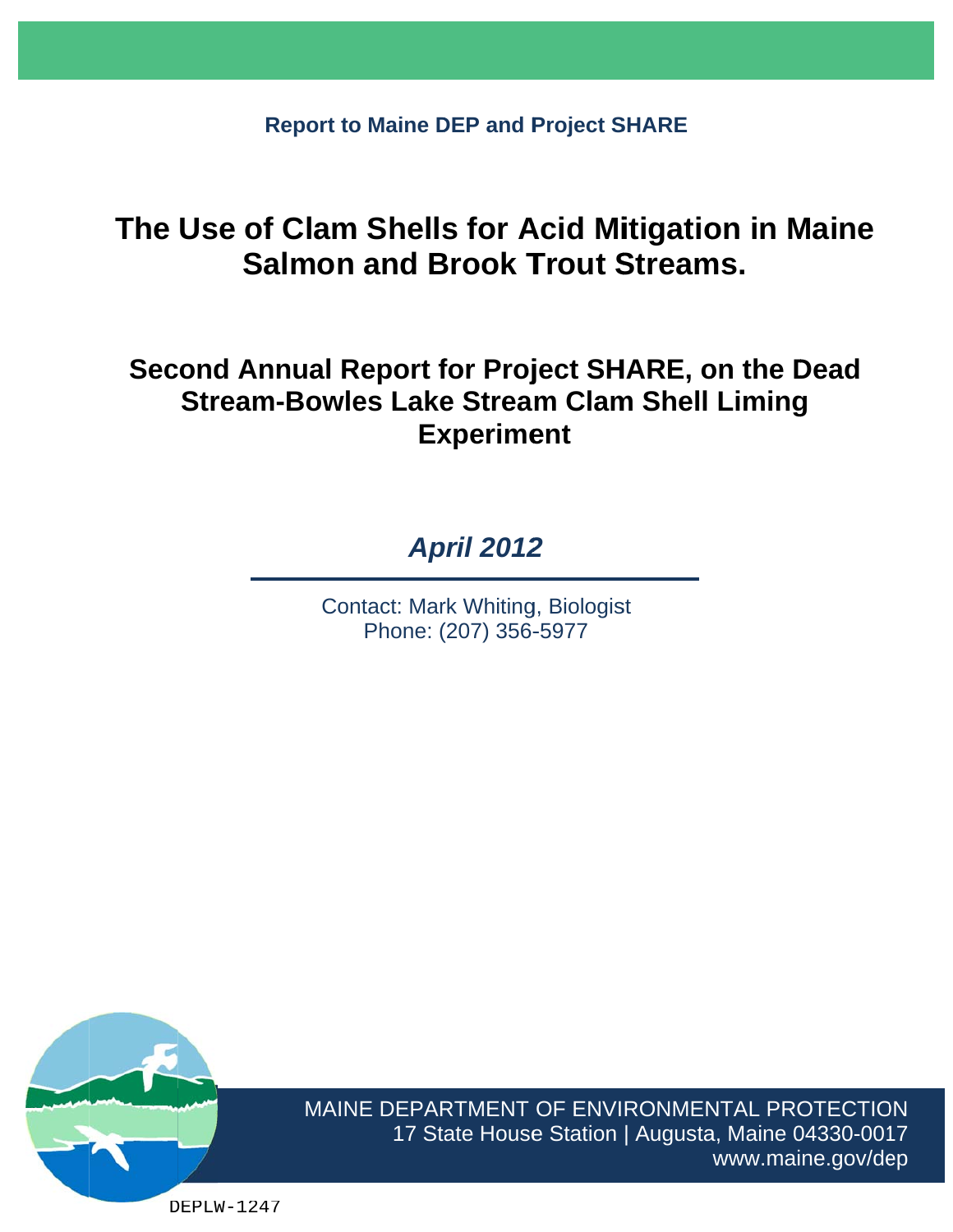#### Executive Summary

Acid rain and intensive forestry have acidified soils in eastern coastal (Downeast) Maine and are among the factors contributing to a lack of Atlantic salmon recovery. Project SHARE is using clam shells as a calcium carbonate supplement to mitigate Project SHARE is using clam shells as a calcium carbonate supplement to mitigate<br>stream acidity and to improve freshwater salmon survival. In 2010, 2 metric tons of shells were placed in Dead Stream. In 2011, the treatment was expanded into the southern part of the watershed (Bowles Brook) and increased to 10 tons of shells for the entire watershed. Water chemistry improved by approximately 0.75 pH unit. Brook Trout, the most abundant fish present, have increased by almost three-fold, apparently due to a combination of better access above road crossings and to the improved water quality.



Bowles Lake Stream (Bowles Brook) with mahogany clam shells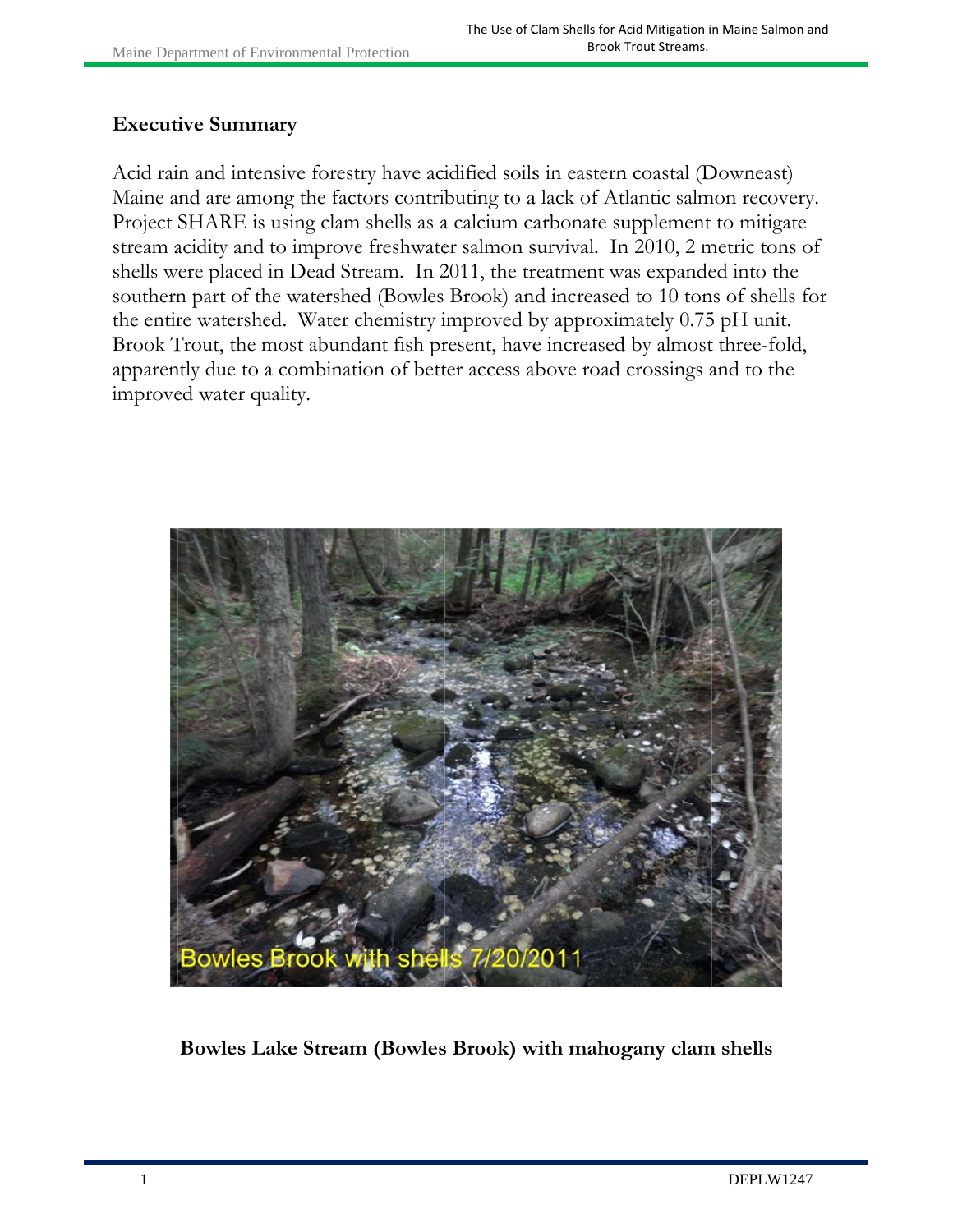#### **I. Introduction**

#### **Project Background:**

Project SHARE is a partnership between private landowners, local land trusts and conservation groups, with state and federal environmental and wildlife agencies involved in the restoration of Atlantic salmon in eastern Maine (see Project SHARE website http://salmonhabitat.org/home/). In November of 2009, Project SHARE was granted a Maine Pollutant Discharge Elimination System (MEPDES) permit #ME0002704, Maine Waste Discharge License (MDL) Application #W-009049-5Z-A-N **Project SHARE Final Experiment Permit, T37, T31, T30 MD**. This permit allowed clam shells to be placed in the Dead Stream- Bowles Lake Stream watershed as a 5-year experiment to mitigate for episodic acidification of these salmon streams. If successful, fish habitat will be improved, fish will be healthier, and improved survival will result in more fish and improved densities. The permit requires water quality monitoring and an annual report to Maine Department of Environmental Protection (DEP). The first field season was 2010, so this report is the second annual report and the first full year after the initial shell applications to Dead Stream at the 55-00-0 Road.

# **Project Scope:**

Wild sea-run Atlantic salmon in Maine are in trouble. Both freshwater and marine survival are poor. Maine sea-run Atlantic salmon populations are maintained only with a vigorous hatchery stocking program. In order to make salmon populations self-sustaining, both freshwater and marine survival must be improved. In freshwater, there are water quality problems from a combination of related factors, including acid rain and more than two centuries of intensive logging. The effect on soils has been to deplete base cations from the most susceptible watersheds, resulting in chronic or episodic acidification of streams, low buffering capacity, low calcium concentrations, and high aluminum concentrations. The effects on fish are poor fish condition and low survival. Adding calcium carbonate to nursery steams is believed to be a possible remedy. The project plan is to use clam shells as a source of calcium carbonate to improve water quality. So far, *Mya arenaria*, the common "steamer clam" and *Arctica islandica*, the "mahogany clam" or "black quahog" have been used. The shells are a waste product from Maine's seafood industry and have been composted to minimize organic material that would decompose in the stream and could result in serious loss of dissolved oxygen. These shells have the additional benefit of having a large complex shape that would not cause embeddedness of fish habitat (i.e., the filling of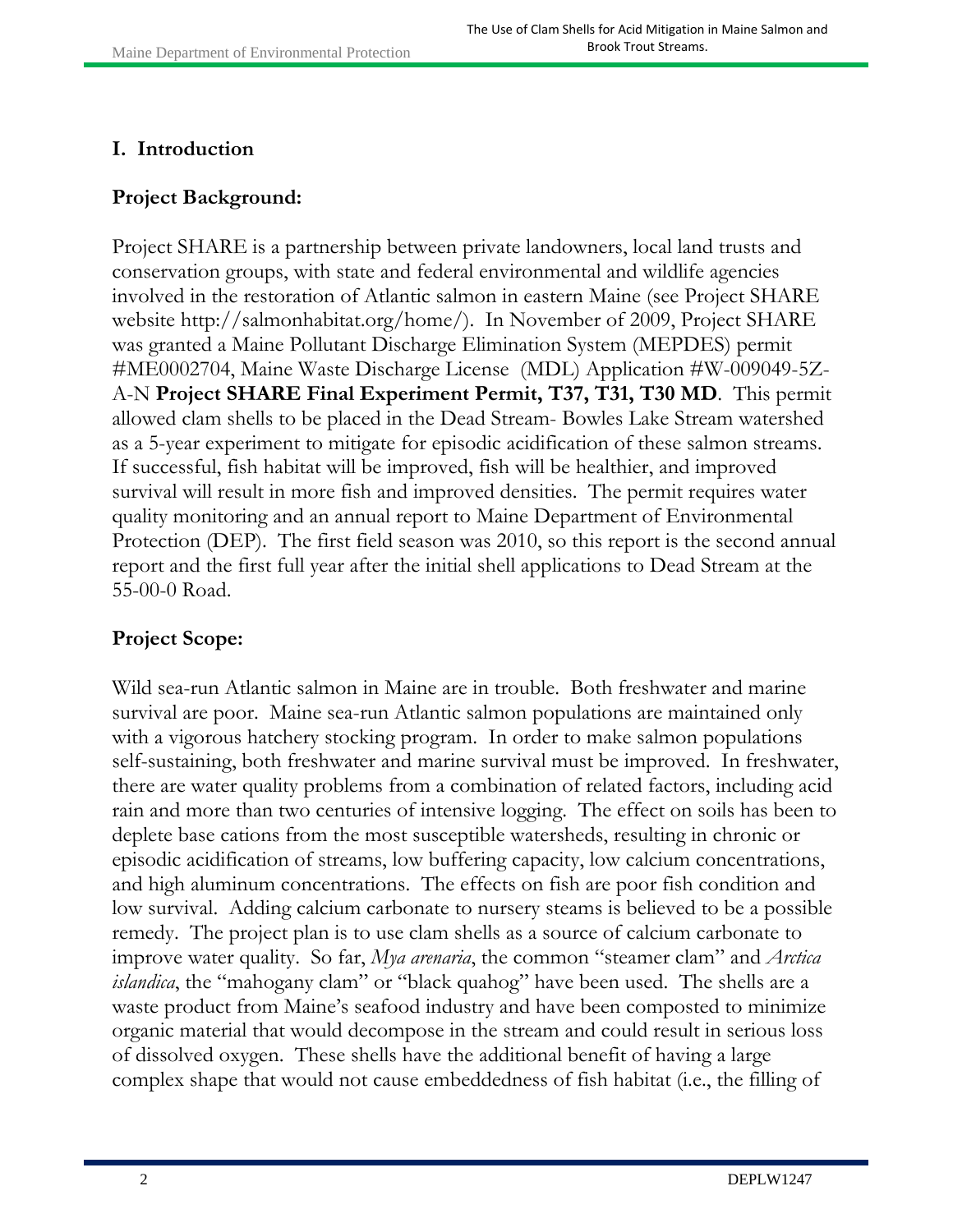interstitial spaces in stream gravel with fine sediments). Furthermore, the voids between the shells provide habitat for invertebrates and for young fish.

Dead Stream is scenic and typical of the eastern Maine brook trout and salmon streams. However, the mainstem is chronically acidic with typical summer baseflow pH between 5.5 and 5.8. The stream is also subject to acidic episodes with pH in the high 4's following storms. In 2009, Project SHARE improved fish passage in this watershed by removing old mostly undersized culverts and replacing them with engineered arch culverts. These culverts maintain a fish-friendly and natural-looking stream bottom under road crossings. Maine Department of Marine Resources (DMR) is also adding woody debris (logs and root wads) as an experiment in improving fish habitat in a study reach in the lower watershed. Salmon are stocked in this same general area below the 58-00-0 Rd (Figure 1), and occasionally at other sites when there are extra salmon fry. The clam shell liming project was designed to complement other fishery improvements in this Project SHARE work "concentration area."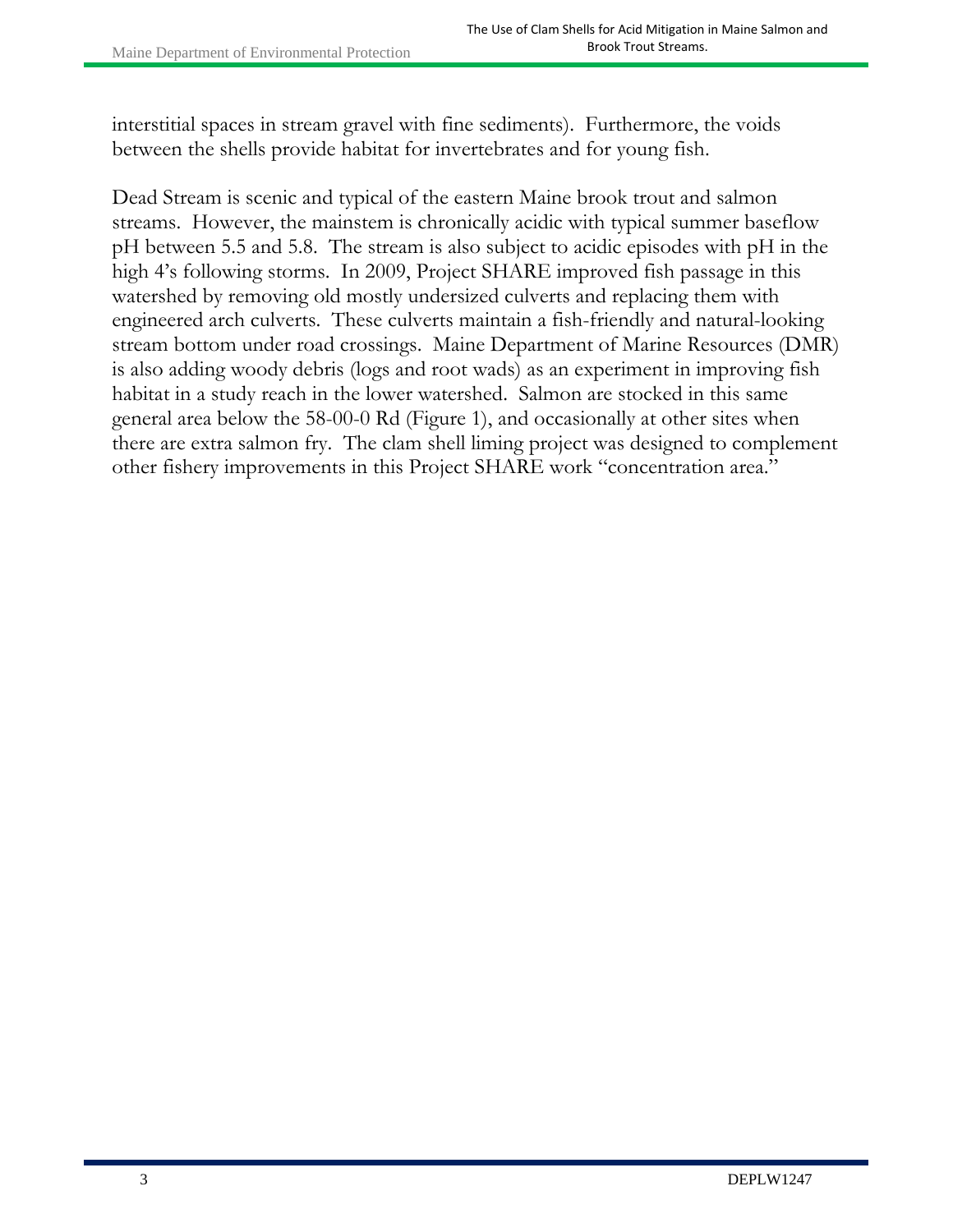

Dead Stream - Bowles Lake, with 3 Clam Shell Sites and Water Quality Sites for 2012



**Figure 1. The Dead Stream-Bowles Lake Stream watershed is shaped like a "T" that is turned over on one side. The northern branch is the mainstem of Dead Stream. The southern watershed is the outlet of Bowles Lake that was called Bowles Lake Stream. An un-named tributary to Bowles Lake Stream is accessible from the 55-50-0 logging road. The combined branches of Dead and Bowles Lake Stream flow into Old Stream, one of the larger tributaries of the Machias River. Three clam shell application sites are marked in yellow. Seven monitoring sites are indicated in red and are located above and below**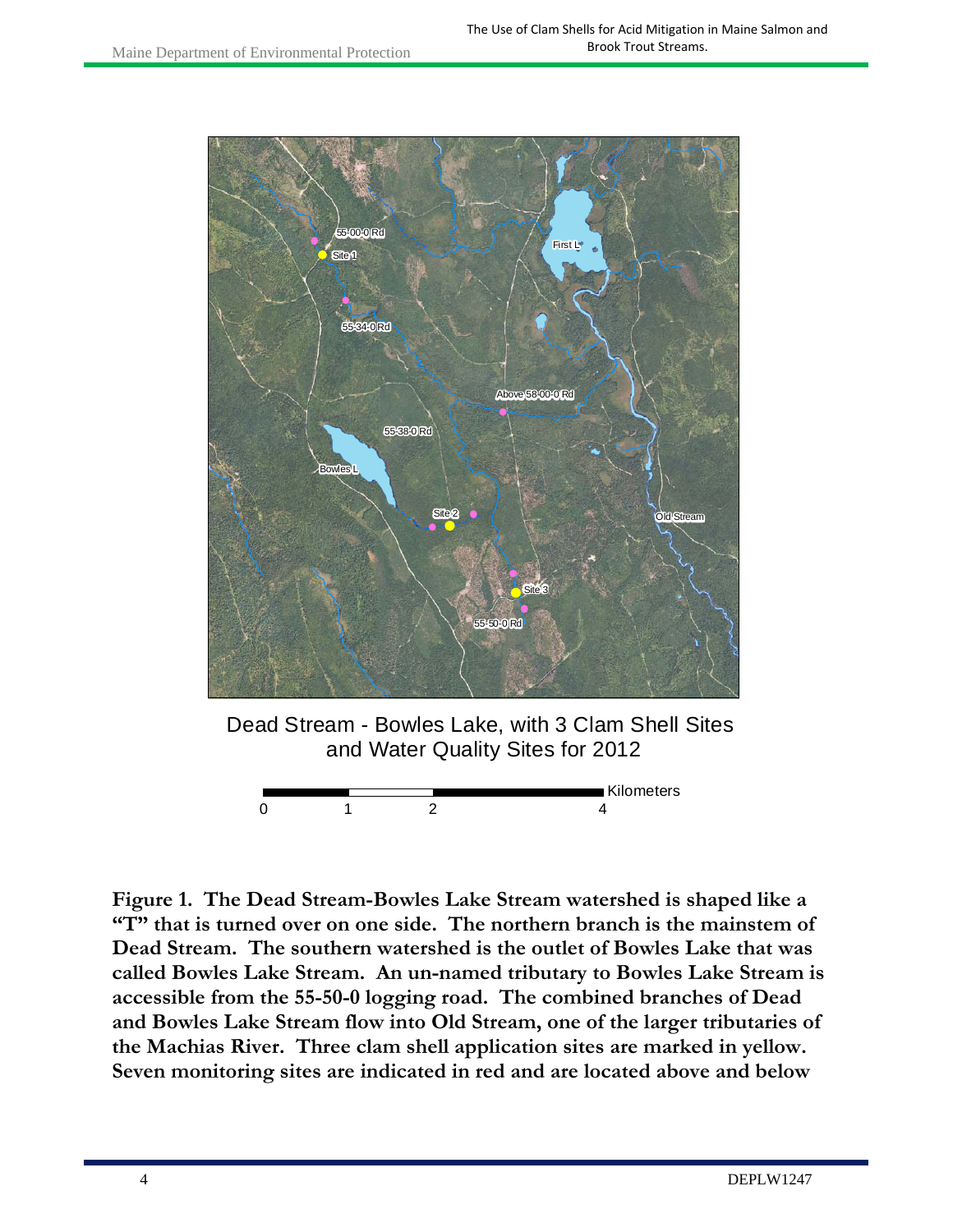### **the shell application sites and one downstream monitoring site below the stream confluence on the 58-00-0 Rd.**

The original acid mitigation Experimental Permit (dated November 2009) was modified to allow three shell application sites in the Dead Stream watershed for the 2011 field season. These sites are: (1.) the mainstem of Dead Stream between the 55- 00-0 and 55-34-0 Roads, (2.) on Bowles Lake outlet (hereafter referred to as "Bowles Lake Stream") on the end of the 55-38-0 Rd, and (3.) on an unnamed tributary to Bowles Lake Stream on the 55-50-0 Rd (Figure 1). All three sites are located on perennial first order streams. Water quality monitoring occurred above and below the application sites and farther downstream at a monitoring site on the mainstem above the 58-00-0 Road. Authorization to expand the experiment to sites to other watersheds is conditional on the outcome of the initial experiment on Dead Stream-Bowles Lake Streams.

Project SHARE is permitted to put a total of 2 metric tons of clam shells in Dead Stream (Site 1) at the 55-00-0 and 55-34-0 Road access points, 2 metric tons at Bowles Lake Stream (Site 2), and 6 metric tons into the un-named tributary at the 55-50-0 Road crossing (Site 3). The target was about pH 7.0 based on comparisons with other streams in the Machias River watershed. For instance, streams with a circumneutral pH (like nearby Lanpher Brook) have enough buffering capacity to avoid episodic acidification (i.e., temporary pH declines below 6.0).

# **The Acidity Problem:**

Large parts of Maine have both terrestrial and aquatic ecosystems that are strongly affected by acid rain. For instance, recent modeling results from Ecosystems Research, a contractor working for US EPA, USGS, the National Park Service and several state environmental agencies show that the northeastern United States in general is vulnerable to acid rain (Miller 2012). The acid rain Critical Load model was originally applied as a terrestrial model to show where forest growth is likely to be limited by soil acidification. The "Critical Load" is when the losses of base cations (calcium, sodium, potassium and magnesium) from forest soils (a "loss" function due to leaching and cation ion exchange) due to acid rain (the "loading" input variable) and forestry harvests (a second "loss" and export function) exceed the rate at which soils can replenish themselves due to bedrock weathering. This model was recently extended to show aquatic exceedances (Figure 2) (again the Critical Load is when the cation losses exceed the replenishment rate) (for more details refer to Miller 2012). According to the model, approximately 35% of Maine is currently experiencing terrestrial and/or aquatic exceedances. With severe exceedances (orange areas on the map), ecosystems would be expected to experience severe disruptions such as loss of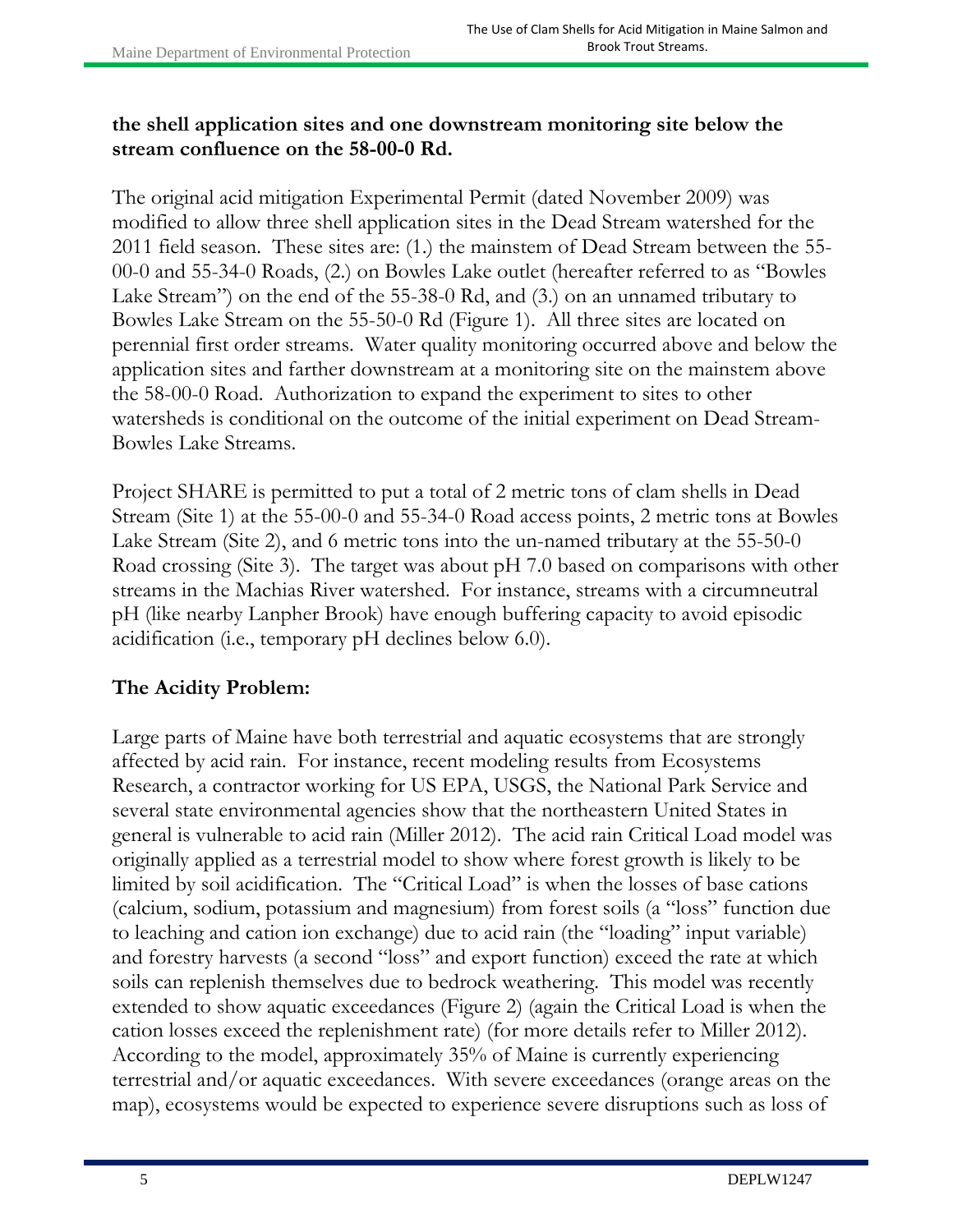species diversity and functional impairments. Some losses of species and changes in food webs would occur at lesser impacts (yellow and light green). Stream impairments vary from chronically acidified, to episodically acidified, to not acidified but experiencing losses of ANC and calcium.



Figure 2. The results of the Critical Load modeling for the Northeastern US for aquatic ecosystems by Ecosystems Research Group (Miller 2012). Orange is where Critical Loads are strongly exceeded (i.e., where leaching of cations due to acid rain and export of cations due to forestry exceeds the local capacity to replace cations through weathering of bedrock). When the Critical Load is strongly exceeded, lakes and streams are expected to become chronically acidified. White is where soil base saturation is so low that the target pH cannot be reached (naturally acidic areas, and sandy soils or ledge). Yellow is the next most severe acidity change, where episodic acidification is expected and some species losses are expected. Light green is a moderate concern, i.e. the most vulnerable species of fish and zooplankton may be lost, and juvenile fish may experience sub-lethal stresses. Dark Green and Blue are of low risk.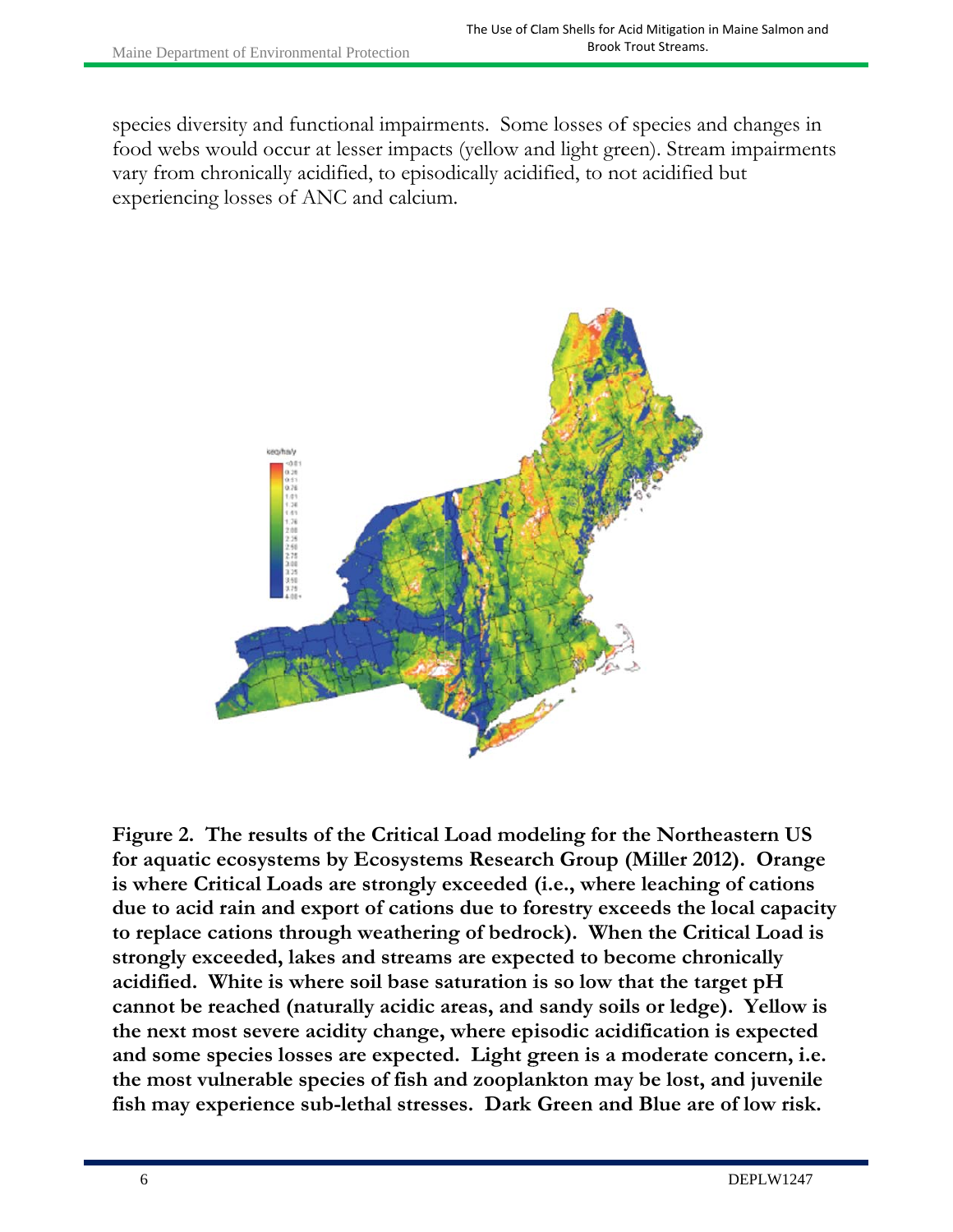### **Only the blue areas have enough bedrock weathering to completely neutralize acidic inputs (mainly limestone bedrock, marine clay and/or deep soils).**

Acid rain is significant for the wide-ranging impacts it has on ecosystems. For instance, acid rain will (1) increases toxic ions such as H+ and aluminum and decreases nutrient cations like calcium and potassium, (2) mild acidification decreases species diversity by eliminating the most sensitive organisms, (3) severe acidification causes ecosystem level dysfunction as whole groups of organisms are eliminated and as biogeochemical cycles are disrupted (Jenkins et al 2005). Different parts of the ecosystem change in different ways. For instance in sensitive areas, acid rain alters soil fertility by cation depletion, accumulation of nitrogen and sulfur in soils and organic litter, and the mobilization of iron, aluminum and phosphorus (Driscoll et al 2003). Acidification changes the ecology of soils. Microbial activity, species diversity and growth are affected by soil pH and toxic metals (Francis 1986). Bacteria are more sensitive than fungi, except for the thiobacilli (which are tolerant of environmental extremes). Forest mycorrhizae are vulnerable (ESA 2011), resulting in reduced coupling between nutrient regeneration and nutrient retention in forest soils. Biogeochemical cycles are disrupted, especially nitrogen-fixation and nitrification (Francis 1986) and forests become exporters of nutrients. Acidification changes leaf litter and dissolved organic matter in soils, enriching it with nitrogen thereby making it more hydrophilic and less easily digested by microbes (McDowell et al 2004). Because soil acidification is slow, the microbial community has time to adapt. There is a shift to more tolerant species with variable results on microbial biomass and soil processes (Francis 1986).

Forest health can be affected. Acid rain leaches nutrient cations from the leaves of red spruce, making the leaves vulnerable to frost damage (Driscoll et al 2003). Mortality of sugar maples appears to be due to the weakening of the tree due to cation losses, and subsequent stresses such as insect damage and drought sensitivity (Driscoll et al 2003). There are some data that suggests that calcium losses in cation-poor soils can affect food chains resulting in the thinning of egg shells for song birds (Graveland et al 1994).

Surface waters are affected as acid rain leaches base cations, such as calcium, sodium and potassium, from soils (Lawrence 2002). As soils acidify, lakes and streams lose their primary source of alkalinity. Acidification of surface water occurs first as stormrelated episodes, and then as it progresses acidification can become chronic. Aluminum is converted into forms toxic to fish and other aquatic organisms when the pH declines below pH 6.0. In addition to terrestrial and freshwater problems, there are links between soil acidification and the eutrophication and mercury contamination of estuaries and the coastal ocean (Driscoll et al 2003).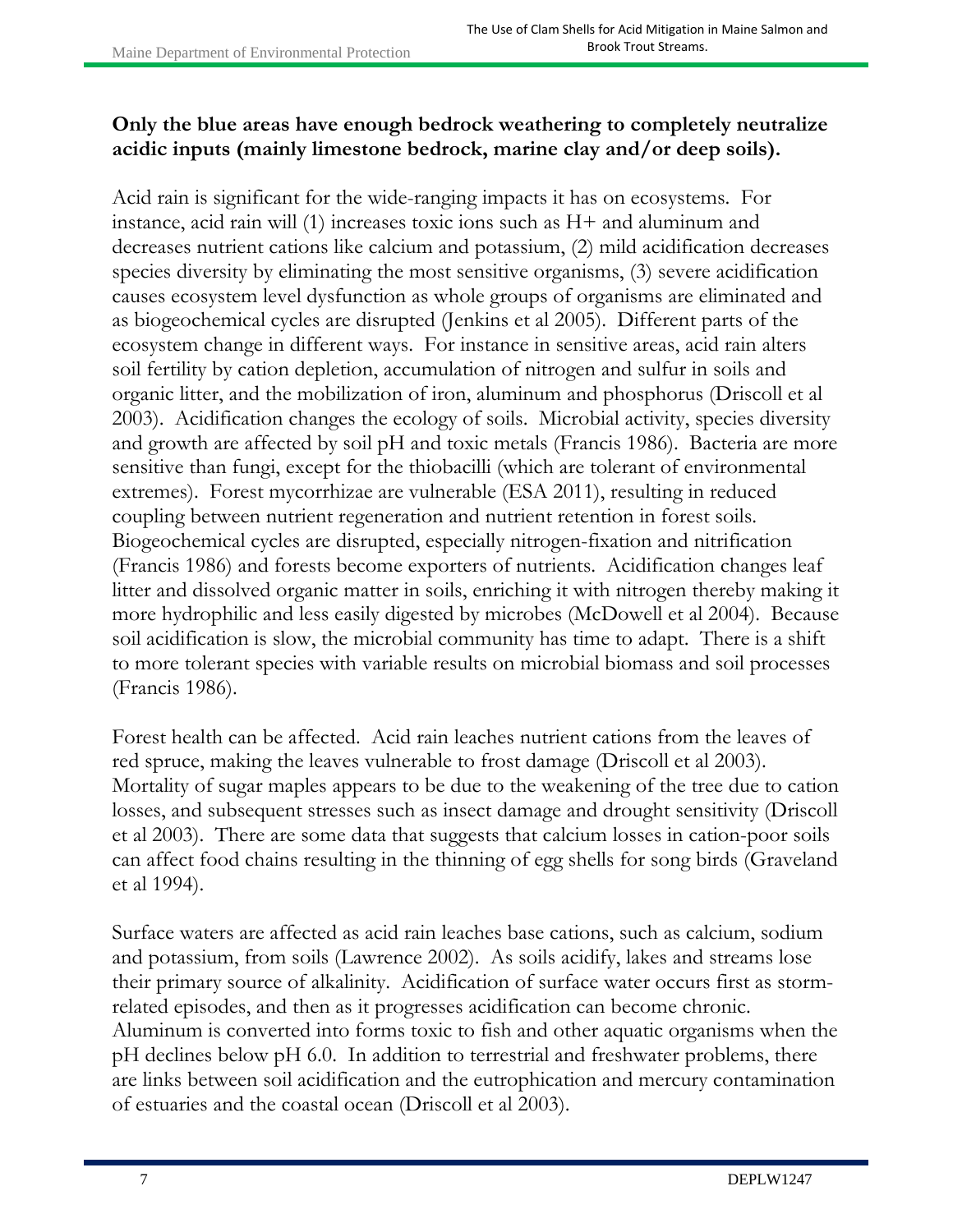In freshwater streams and lakes, both plants and animals are affected. In southwestern Sweden, acidified lakes became overgrown with *Sphagnum* moss and benthic algal mats. Rooted plants are also affected, including species losses and shifts in dominance within the plant community (Grahn 1986). Phytoplankton abundance in acidified lakes is often reduced, not because of toxicity (tolerant species will replace less tolerant ones) but due to the binding of phosphorus with aluminum into forms that are not biologically available (Hendrey 1982). In contrast with soil microbes, fungi in streams are impaired in acidified streams. In a literature review, Hendrey (1982) found that fungal biomass on leaf packs in acidic streams was only 3-9% that of control streams, and that acidified lakes accumulated abnormal amounts of detritus.

Benthic animals in streams are also strongly influenced by pH and aluminum. Many macroinvertebrates are used as indicator taxa for acidification (Økland & Økland 1986, Moe et al 2010). Amphipods, some crayfish, crustaceans, mollusks and most mayflies are among the most sensitive taxa (Økland & Økland 1986, Simpson et al 1983). For instance the Percent Mayfly Richness (PMR) index is incorporated into the Acid Biological Assessment Profile (acidBAP) in Adirondack and Catskill Mountain stream assessments (Lampman et al 2008, Burns et al 2008). Also the Number of Ephemeroptera (mayflies) Families and the Proportion Sensitive Ephermeroptera are used in Europe as acidification indices (Moe et al 2010). In terms of macroinvertebrate guilds, streams that are acidified have generally lost their grazer community (Sutcliffe & Carrick 1973). This ecological function is replaced to some extent by the trophic generalists (the so-called "scrapers" which feed on detritus, microbial biofilms and algae) (Ledger et al 2000). The widespread decline of calcium in soils and surface waters of the Canadian Shield due to acid rain and logging, have resulted in dramatic shifts in zooplankton communities in lakes, including the loss of the water flea *Daphnia* (Jeziorski & Yan 2006). In fact, variations in aquatic invertebrate assemblages with acid-base status are among the most repeatable patterns in stream ecology (Sutcliff & Carrick 1973).

A wide range of tolerances are found among fish species (Simonin et al 1993, Reckhow et al, 1987). Fish fry and young-of-the-year are often the most vulnerable life stage (Baker & Christensen 1991) and in salmon the smolt stage (the young fish adapting physiologically for life at sea) is the most sensitive (Staurnes et al 1993). Reproductive failures lead to the losses of year classes, and sometimes the only remaining fish are aging adults (Brezonik et al 1993). In southern Norway, 18 rivers in the southern part of the country (thereby receiving the worst acid rain from central Europe) have lost their Atlantic salmon (Sandoy & Langaker 2001). The earliest salmon losses date back to the 1920's. An aggressive liming program has allowed these commercial fisheries to be restored as the European community addresses air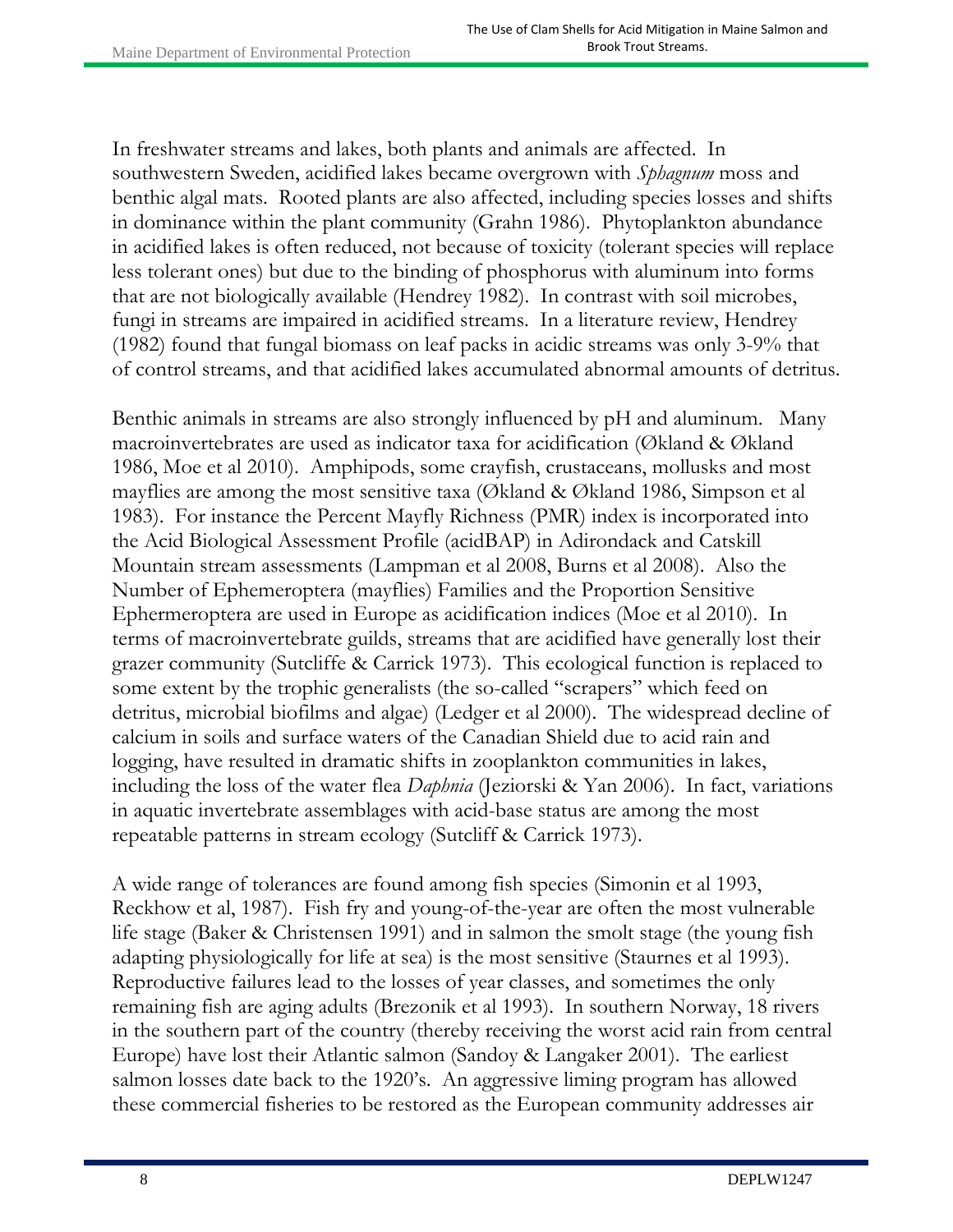pollution controls. In the Netherlands, the number of lakes with amphibians and amphibian species diversity has declined as acidification progressed (Leuven et al 1986). In other words, acid rain has ecosystem-level effects at all taxonomic levels from Kingdoms to individual species.

Because the freshwater bicarbonate buffering system works well from pH 6.5 to 8.3 (or alkalinity - acid neutralizing capacity (ANC) above 250 ueq/L), acid rain is thought to mainly affect surface waters that are more dilute or "softer." The effectiveness of the bicarbonate buffer deteriorates quickly below pH 6.5 (note the location of zero ANC in Figure 3 and the steep slope of the line). The lower part of the pH – Alkalinity curve is difficult for most aquatic organisms. Since alkalinity comes primarily from the soil, strong rains will dilute alkalinity and cause pH to fall with each passing storm. The pH swings during and after each storm event can be 1-2 pH units (up to 100 times the starting acidity level). The pH falls quickly, usually within a matter of hours and then takes several days to recover (approximately a week in all, even for small streams). As surface waters lose buffering capacity, they can become chronically acidic. The problem is analogous to an estuary, with freshwater on one end and seawater on the other. Many organisms are adapted for one or the other, but adaptations to the extremes found in between are rare. Many species are transient, invading on one side or the other with the ebb and flow of tides. The transients leave when the flow shifts the wrong way for their adaptation.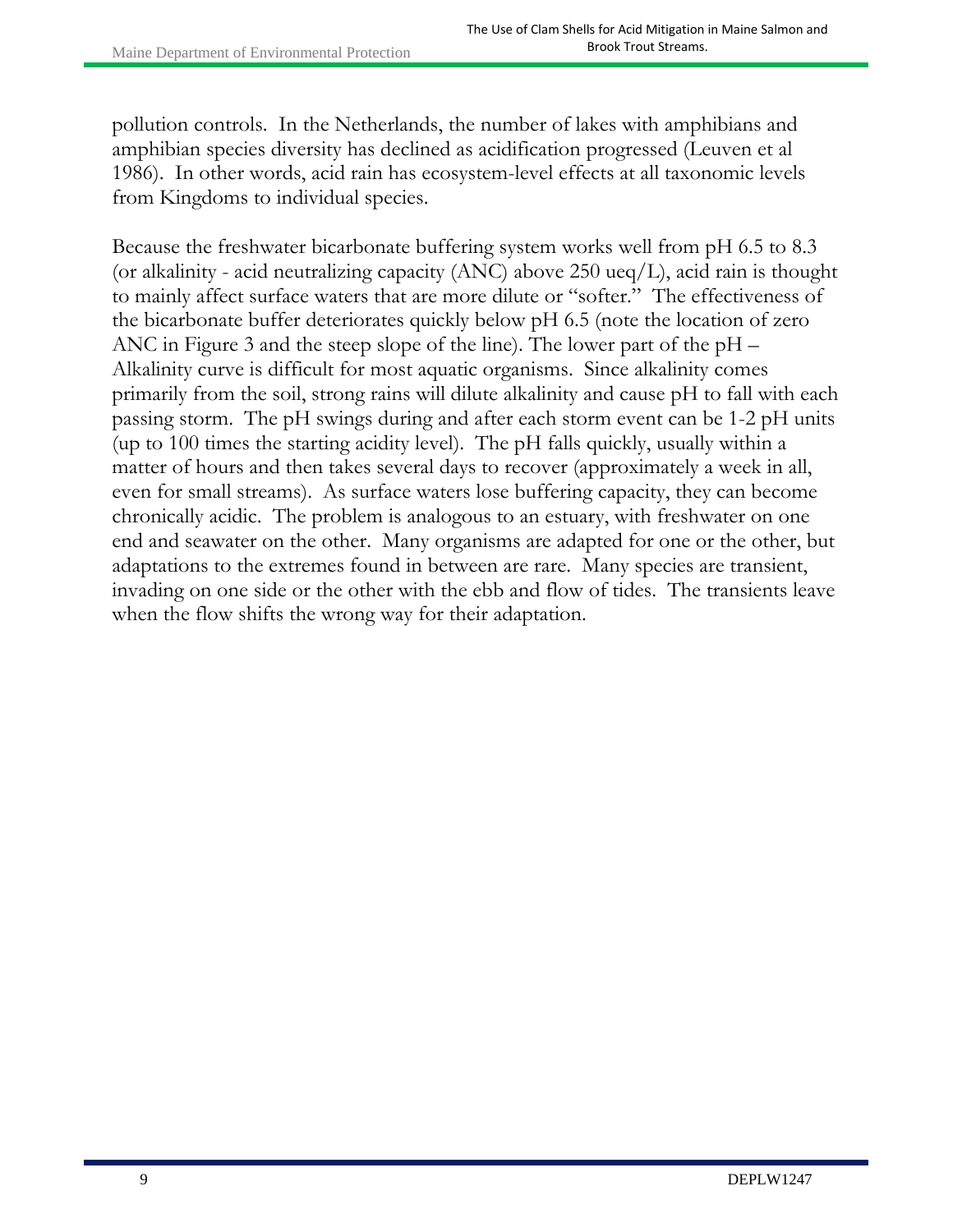

**Figure 3. Stream pH and Alkalinity (ANC) are plotted for more than 600 samples from 50 streams and rivers sampled in the Maine DEP Salmon Rivers Program. Critical pH thresholds have been taken from studies in the Adirondacks (Baker et al 1990) and are provided for reference. Some losses of species diversity begin when normal summer baseflows fall between pH 6.0 and 6.5 (rainbow smelt, alewife, slimy sculpin and many minnow species are in this category). The pH swings during high flows become increasingly severe below this value (note on the chart how small changes in ANC result in large pH changes). The bicarbonate buffering system in this range is becoming increasingly less effective and depleted (note 0 ANC on the chart). Additional species losses are expected when baseflow pH falls between pH 5.5 and 6.0 as acid-sensitive species can no longer reproduce when juvenile fish (and Atlantic salmon smolts) are killed during acidic episodes. Even acid tolerant species may not survive when baseflow pH falls between 5.5 and 5.0 (again eggs or juveniles may be the most vulnerable). Below pH 5.0 even adult brook trout cannot survive due to toxic aluminum and other metals.** 

Streams are more vulnerable than lakes to acidification since they are more directly influenced by runoff and have less water storage (Lampman et al 2008). Lakes may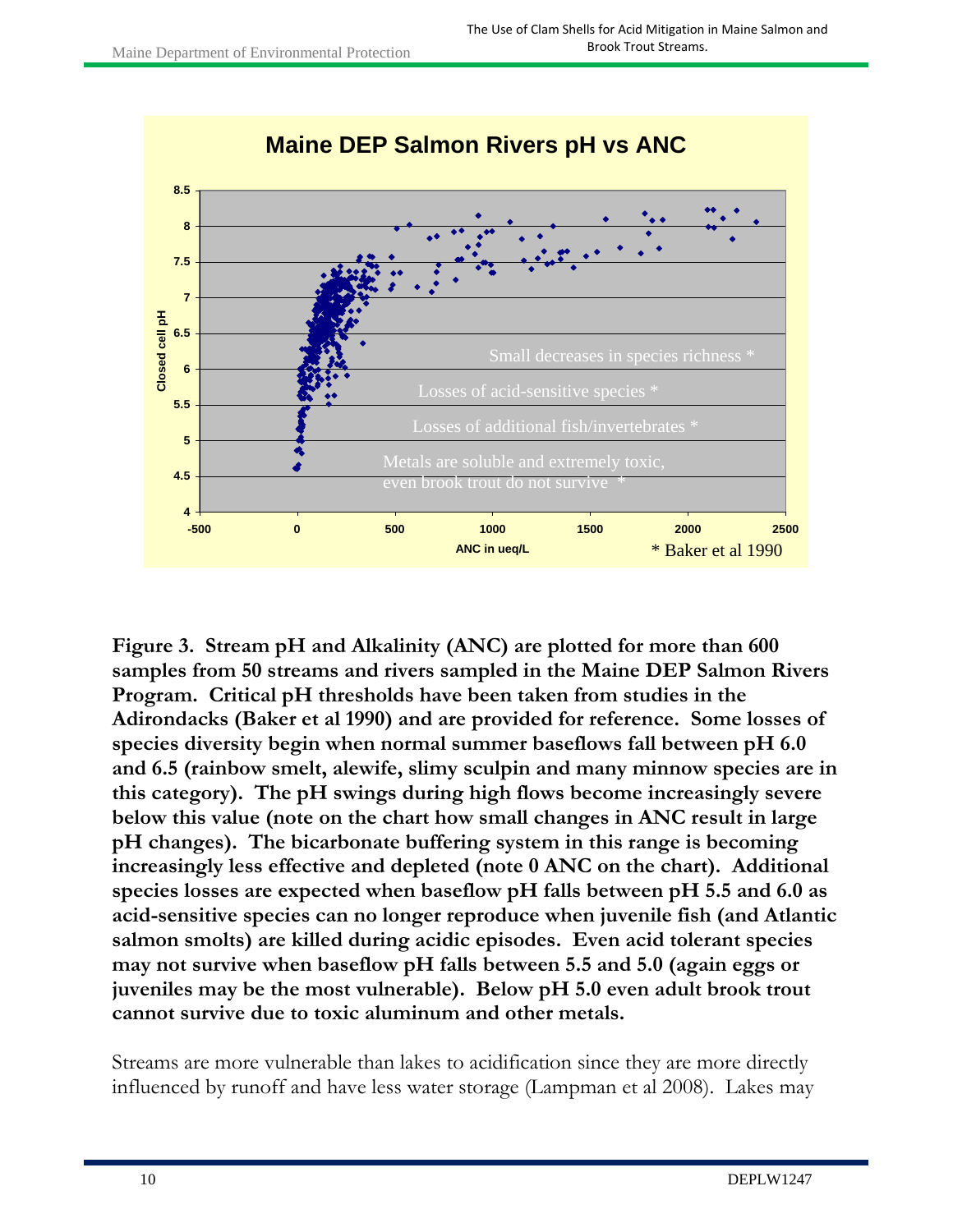have water residence times that range from months to years, thereby integrating the effects of many individual rainstorms. Streams have residence times of a few hours and rivers a few days (except for in-stream lakes and impoundments) and are strongly influenced by individual storms. Furthermore, streams typically become acidic beginning in their headwaters and proceeding downstream (Lawrence 2002). For instance, in the Catskill Mountains of New York, the stream length that is affected by acidification changes from 15% at baseflow to 82% during high flow episodes (Lawrence 2002).

Streams and lakes that are too acidic to support native communities are typically treated with limestone (calcium carbonate sand or powder). Such liming projects are typically successful (see review articles in Haines & Johnson 1981, Brockson & Olem 1992). In West Virginia, sand-sized limestone was dumped directly on the stream bottom to treat acidified streams that were virtually fishless except for a few stray brook trout (Clayton et al 1998). The initial condition ranged from extremely acidic to moderately so (four streams with pH less than 5 and one stream with pH 5.7, zero ANC, calcium ranging 1.5 -2.8 mg/L, and high Alx 190-330 ug/L). The calcium carbonate dose was calculated the same way we did (we used their model) and ranged from 2X to 6X the calculated dose (the authors recommend using double doses for first-time projects, single doses are fine for maintenance liming). Fish populations rebounded in 3 years (from a biomass low of 0.1 kg/ha to a high of 38 kg/ha) and included eight fish species. The final pH ranged 5.5 -6.1, calcium ranged from 3 -9.3 mg/L, and Alx was greatly reduced (but still very high  $60-130 \text{ ug/L}$ , note that high calcium protects fish from the toxicity effect of aluminum, Brown 1983). Clayton et al (1998) report that dividing the dose between three different treatment sites was no better than a full dose at one site, and that the 6X dose offered no additional benefit compared to the 2X dose. The rate of dissolution of the limestone sand depended on particle size, distribution within the stream (riffle or pool), contact time, stream flow, gradient, and stream acidity. One drawback on using limestone sand is that it fills in habitat between gravel and stone cobble on the stream bottom (causing "embeddedness" of the substrate) which results in lower macroinvertebrate and fish densities within the treatment area (Clayton & Menendez 1996, Keener & Sharpe 2005).

So what makes a liming project successful? In Norway, the authors of a study of the invertebrates and fishes of 1095 lakes and 30 river watersheds decided that Atlantic salmon and brown trout were among their most vulnerable species. The authors believe that Atlantic salmon are possibly the best indicator of the acidity status of rivers, and brown trout are the best indicator of the acidity status of lakes (Lien et al 1996). Maine has the same problem, salmon are unable to sustain themselves under current conditions. If Maine streams are truly impaired from acidic inputs, then the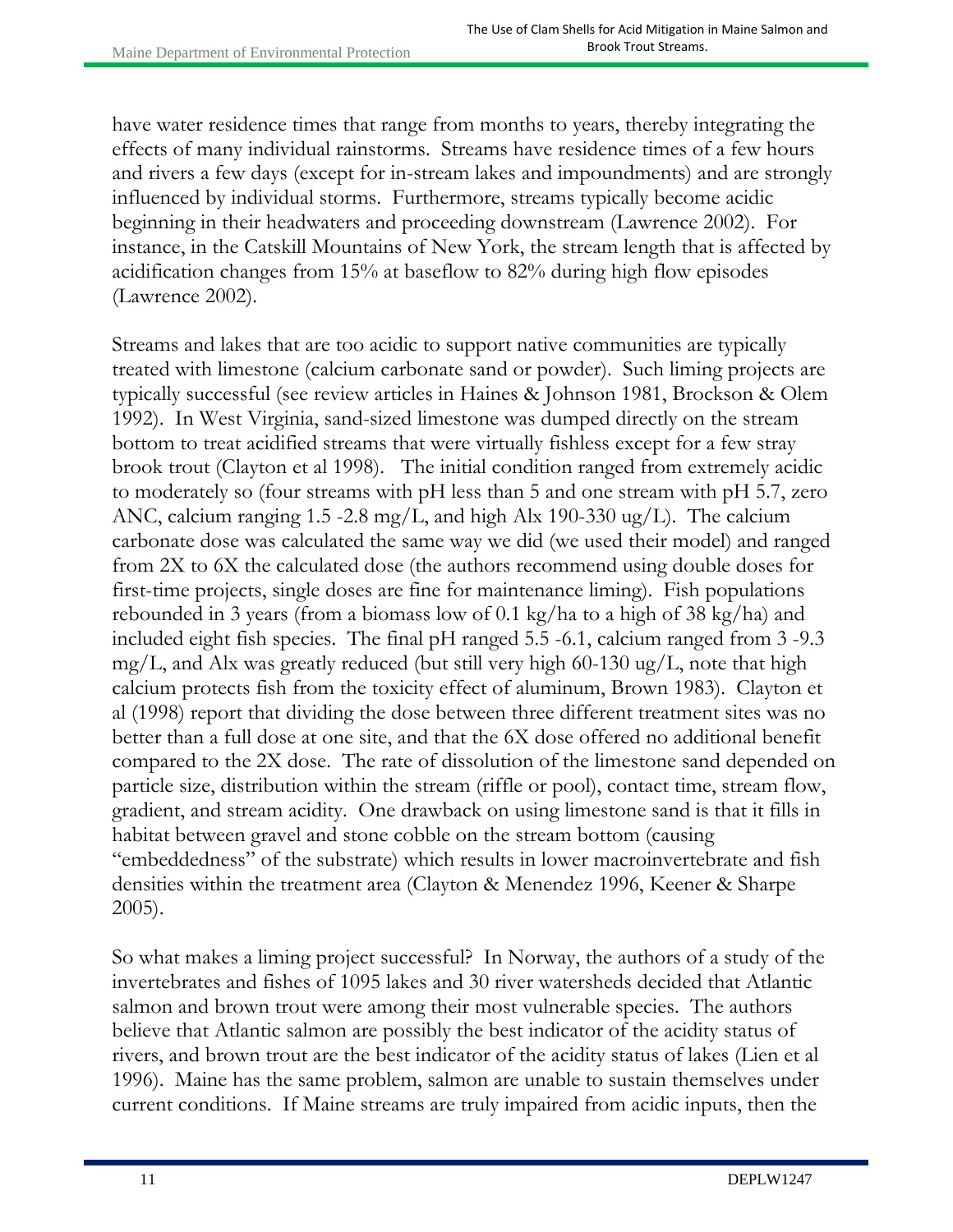addition of a base should fix it. In contrast to simple nutrient additions, which might increase the number of individuals (but perhaps result in fewer species), recovery from acid/metal toxicity should result in ecosystem level improvements as species that have been locally eliminated make a recovery. Algal blooms should disappear, and be replaced with a more balanced and diverse plant community. Acid sensitive plant and animal species should return. Natural reproduction of fish species that used to be common (like Atlantic salmon, minnows and other small fish) should resume. In Norway, fishery managers lime rivers and streams and salmon recover mostly on their own (although there are some private hatcheries and stocking). In Maine, fishery managers stock fish and are improving habitat, but until now have not acted to modify the water quality. If stocking alone is not working, then more must be done. An ecosystem level improvement in diversity (and especially salmon recovery) should demonstrate the need for a continued liming program.

# **II. Methods:**

In the summer of 2010, two tons of shells were distributed on the stream bottom of Dead Stream at Site 1 at the 55-00-0 Rd. Stream pH increased 0.5 unit during baseflow conditions near the application site. It was not clear at the time if the farthest downstream site was also affected (Whiting 2010). For the 2011 field season, the experiment was expanded so that a total of 10 tons was distributed among the 3 sites (Figure 1). The shell application rates were calculated using the methods of Clayton et al. (1998). This method uses watershed size and the current summer baseflow average pH as input variables. The model was based on the authors' experience of restoring trout streams in West Virginia using sand-sized limestone. On the basis of a pilot study using clam shells (unpublished) this model provides a conservative dose estimate for Maine streams. A total of 10 tons of shell in this watershed comes close to the calculated dose of 12 tons for the whole watershed above the 58-00-0 Rd (1,282 hectares).

For the 2011 field season, shells were purchased from a compost facility in Addison, Maine. Both steamer clam and mahogany clam shells came with the mix. These shells were estimated to be about 95% mahogany clams, some steamers, and rarely lobster or blue mussel shells. The mahogany shells are a little larger, and are much thicker, heavier and stronger than the steamers. Experience with them indicates that mahoganies last about twice as long in flowing water as the steamer clams do (about 1 year as opposed to 6 months, Scott Craig, US Fish & Wildlife Service, unpublished data). The composting process left a small amount of black organic material associated with the shells. Because of this organic matter, recently composted shells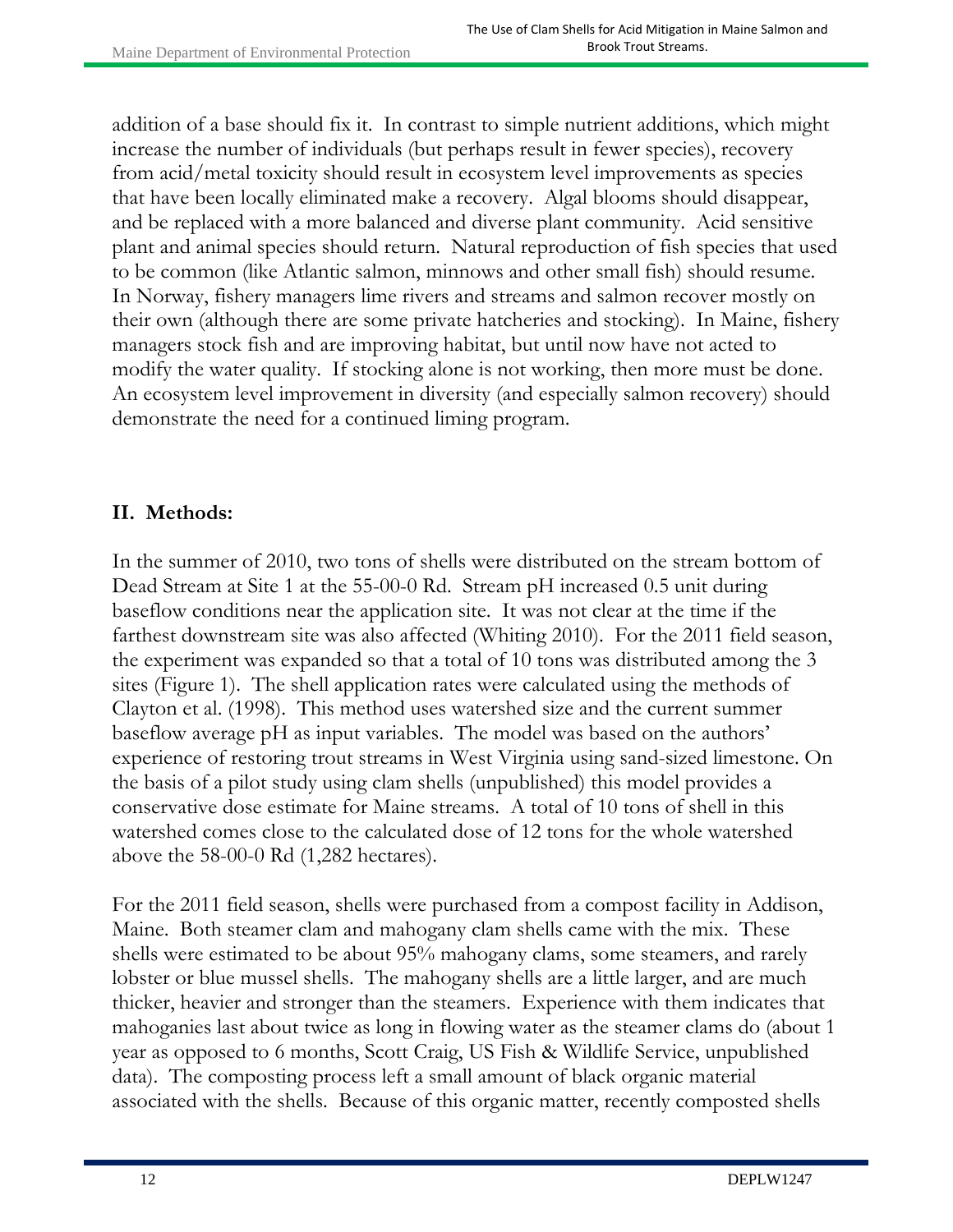should only be applied during normal to high stream flows. However, due to procurement problems, the shells had to be applied during normal summer baseflows (and dissolved oxygen was monitored daily till the next storm). The shells were delivered stream-side by dump trucks, and were then carried upstream or downstream from access points in 5-gallon buckets. Shells were distributed approximately 100 m upstream and 100 m downstream from Site 1 at the 55-00-0 Rd, and 100 m upstream of the 55-34-0 Rd (considered the downstream end of the Site 1 treatment). At Site 3, alder thickets prevented shells from being distributed farther than 60 total meters on the 55-50-0 Rd site. In this case, most of the shells here were scattered on the bottom of an old beaver pond located immediately upstream of the road. At Site 2, on Bowles Lake Stream, shells were scattered approximately 150 m downstream from the end of the 55-38-0 Rd.

Shells were scattered loosely on the stream bottom or were bagged in 40 lb "onion bags." Calculations show that one ton of mahogany clams is equivalent to about 110 5-gallon buckets. One half of the total dose was shoveled into plastic mesh onion bags for both Sites 1 and 2. The bags allow the dose to be adjusted by adding or removing bags. The bags were donated by Moosebec Mussels of Jonesport, Maine. All of the shells in the fishless tributary at Site 3 were distributed loosely on the stream bottom. This stream has an average summer baseflow pH of 4.5, so there was no concern about over-dosing this system. Labor was provided by summer interns from US Fish & Wildlife Service, the Downeast Salmon Federation, and Professor Sherrie Sprangers' salmon biology class at the University of Maine at Machias.

The monitoring plan includes both water quality and biological assessments (Table 1). Water quality was measured in different ways. Data sondes (YSI model 600 XLM) were used primarily to measure water temperature, specific conductance and pH. The sondes were deployed in the spring and were programmed to record hourly during the field season. The sondes were recovered in November 3, 2011 before the logging roads closed in the fall. The sondes were recalibrated monthly, so field measurements "grabs" of conductivity (Oakton EC tester), pH (YSI 100 EcoSense meter) and alkalinity (LaMotte ANC titration) were collected at the same time. Water samples were collected quarterly (June, August, and October) for lab analysis, primarily for pH, calcium and aluminum species. Due to the occurrence of organic matter among the shells and worries about possible low oxygen, dissolved oxygen levels were monitored using a Hach HQ30d optical DO meter.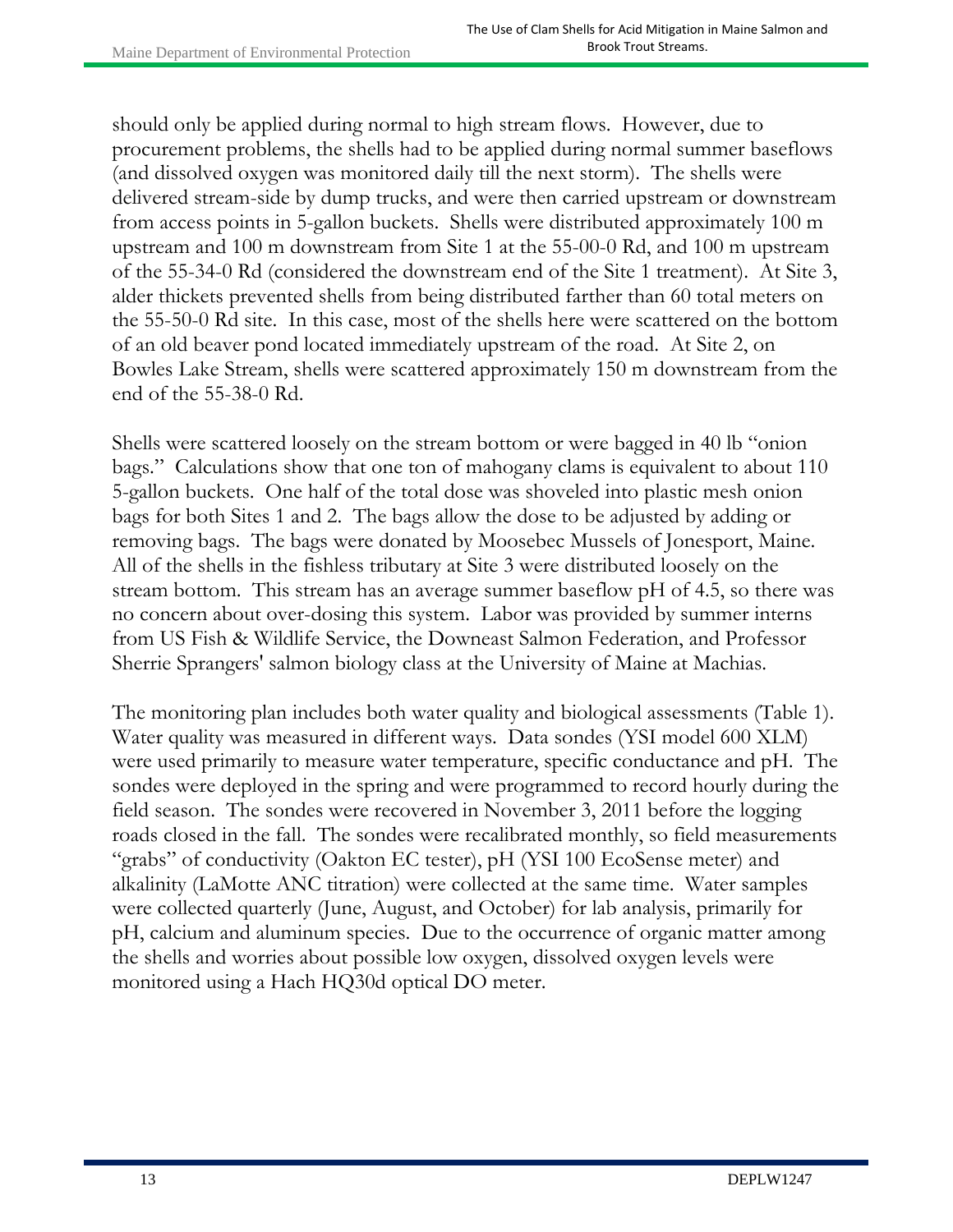### **Table 1. Summary of monitoring plan for SHARE clam shell experiment. Maine Department of Environmental Protection, US Fisheries & Wildlife Service, and Maine Department of Marine Resources provided data.**

| Measurements       | Method       | Where     | Analysis       | When      | Who              |
|--------------------|--------------|-----------|----------------|-----------|------------------|
|                    |              |           | before/after   | hourly,   |                  |
| Water chem (pH)    | Sonde        | All Sites | up/down stream | May-Nov   | USFWS/DEP        |
| Water chem (pH Ca  |              |           | before/after   |           |                  |
| Al)                | Grab         | All Sites | up/down stream | quarterly | DEP              |
| Water chem (field  |              |           | before/after   |           |                  |
| pH ANC)            | Field meter  | All Sites | up/down stream | monthly   | DEP              |
|                    | Field        |           |                |           |                  |
|                    | titration    |           |                |           |                  |
| Algae              | Grab         | All Sites | before/after   | yearly    | <b>DEP</b>       |
|                    | Izaac        |           |                |           |                  |
| Macroinvertebrates | Walton       | All Sites | before/after   | yearly    | <b>DEP</b>       |
|                    |              |           | before/after   |           |                  |
| Fish abundance     | E-fishing    | Dead      | up/down stream | yearly    | <b>USFWS/DMR</b> |
|                    |              |           | before/after   |           |                  |
| Fish abundance     | $E$ -fishing | Crooked   | up/down stream | yearly    | <b>USFWS</b>     |
|                    |              |           | before/after   |           |                  |
| Fish abundance     | E-fishing    | Honeymoon | up/down stream | yearly    | <b>USFWS</b>     |

The lab analysis included major cations (calcium, sodium, potassium, and magnesium) and aluminum species (total aluminum, dissolved aluminum, organic aluminum, and ionic ("exchangeable" or "labile" aluminum). The exchangeable Al (Alx) is the toxic form that is associated with acidification problems and causes damage to fish gills. At values below pH 6.0, any Alx value above 20 ug/L (parts per billion or ppb) can be harmful for young salmon if the exposure is long enough (McCormick and Monette 2007). For instance, it was found that Alx values of 39 ug/L and exposures that lasted for at least 6 days caused damage to fish gills and body salt balance. Values of 120 ug/L Alx can be lethal to salmon pre-smolts after 6 days of exposure in freshwater, or can result in failure to survive a transition to seawater (McCormick & Monette 2007). The presence of Alx in toxic amounts is an unambiguous indicator of anthropogenic acidification (ESA 2011). Or to put it another way, "measureable amounts" of Alx (in this case, given the uncertainties of measuring metals in parts per billion, "greater than 1.5 umol/L" or about 40 ug/L) "do not occur in the absence of acid deposition in streams that are otherwise undisturbed" (Lawrence et al, 2007).

Macroinvertebrate communities were evaluated using plastic mesh "rock bags," also known as "riffle bags." The deployment and retrieval methods were adapted from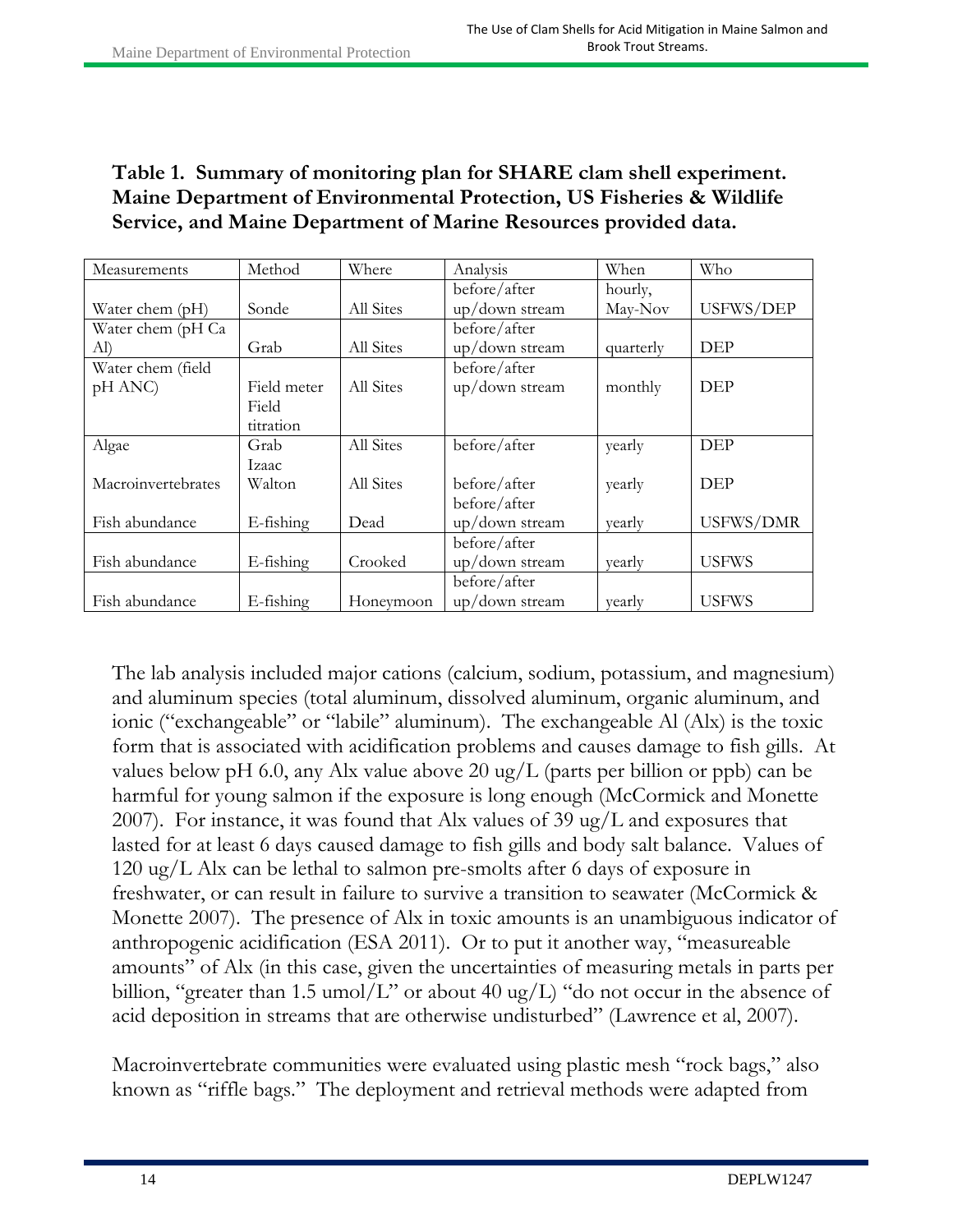Davies & Tsomides (2002). The macroinvertebrates were identified in the field using Izaac Walton League Save-Our-Streams (SOS) picture keys and data sheets. This rapid assessment technique is an adaptation of the more elaborate EPA rapid assessment procedure (EPA, 1997). Sorted and counted animals were identified and were returned to the stream. Given the importance of the macroinvertebrate response as a gauge of success, future macroinvertebrate assessments will be professionally contracted out.

Fish communities were examined with single pass e-fishing techniques. At the 55-00- 0 Road the e-fishing study reach was 100 m above and 100 m below the road. Individuals were identified to species, and body length and weight were recorded. Fulton's K was used to combine body length and weight measurements into a single index of body condition (Fulton, 1902; Barnham & Baxter 1998). The larger or heavier the fish, the larger the value of K.

Algal communities were investigated using grab samples. Algae were scraped from rocks with a knife or bushed off with a tooth brush. Samples were observed by microscope in fresh condition (mostly at 500X) and diatom slides were made using an acid digestion (Patrick & Reimer 1966). Diatoms were observed under oil immersion at 1,250X magnification. Organisms were identified to genus in fresh material and to species in diatom mounts.

Weather is important in interpretation of water chemistry results because pH and dissolved salts are so variable with respect to stream discharge. Wet weather typically dilutes base cations and reduces buffering capacity, while increasing organic acids from contact with forest soils (Kahl et al, 1992). This drives pH down. Total aluminum increases during high flows as mineral particles are entrained by high water velocity and turbulence. Some of the total aluminum is converted into the toxic ionic dissolved aluminum, or "exchangeable Al," by the more acidic conditions. Rain and flow data were not measured by the project, but flow data are available from the USGS stream gauges. The closest one to Dead Stream is at Old Stream at State Route 9 (Figure 4). The field season started with a very wet May. June had normal flows while late July became hot and dry. After August 2, the weather was again very wet through the end of the year. Hurricane Irene struck the Maine coast on August 28 and delivered about two inches of rain in Washington County. Irene was one of several strong storms this year.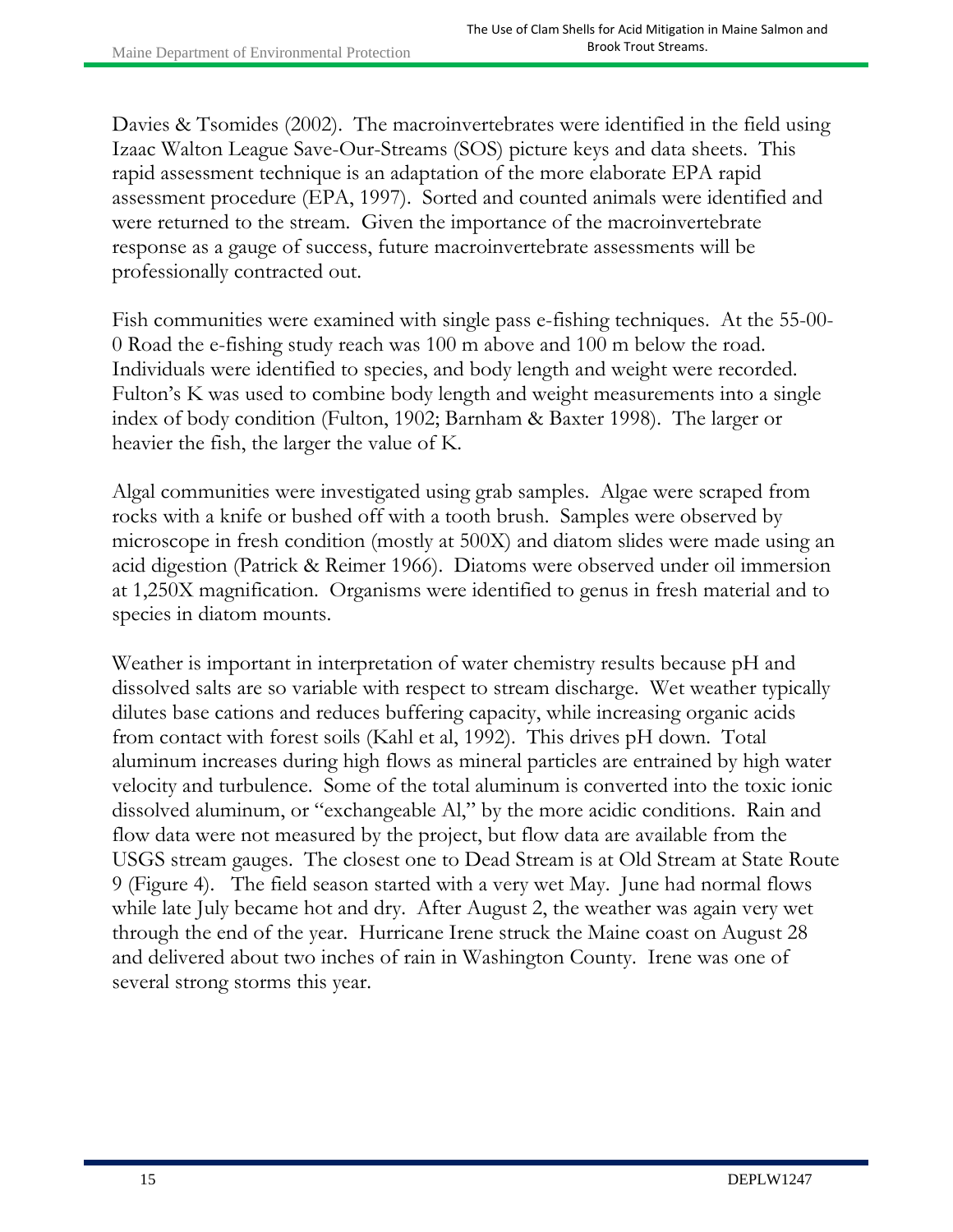

**Figure 4. Stream flow data from the USGS gauge at Old Stream on State Route 9. Measured stream flow is in blue and the 12-year average flow is given in brown. Early summer was normal to dry, while May and late summer and fall were very wet.** 

#### **III. Results & Discussion:**

Stream pH responded immediately to shell additions and was recorded hourly by the data sondes. At Site 1, 2 tons of shells were added in the summer of 2010. In early May of 2011, a visual inspection of the site showed that most of last year's shells in riffle areas had completely dissolved. Some shells remained in pools and especially in the mesh bags. Water circulation through the mesh bags is poor because of the size of the bags and because the shells pack more densely as the shells dissolve and fragment. Figure 5 illustrates that the remaining shells from last year were adequate to keep stream pH about 0.5 pH unit above the upstream values. Another 2 tons of shells were added on July 7, 2011 and the pH increased another 0.25 units. Heavy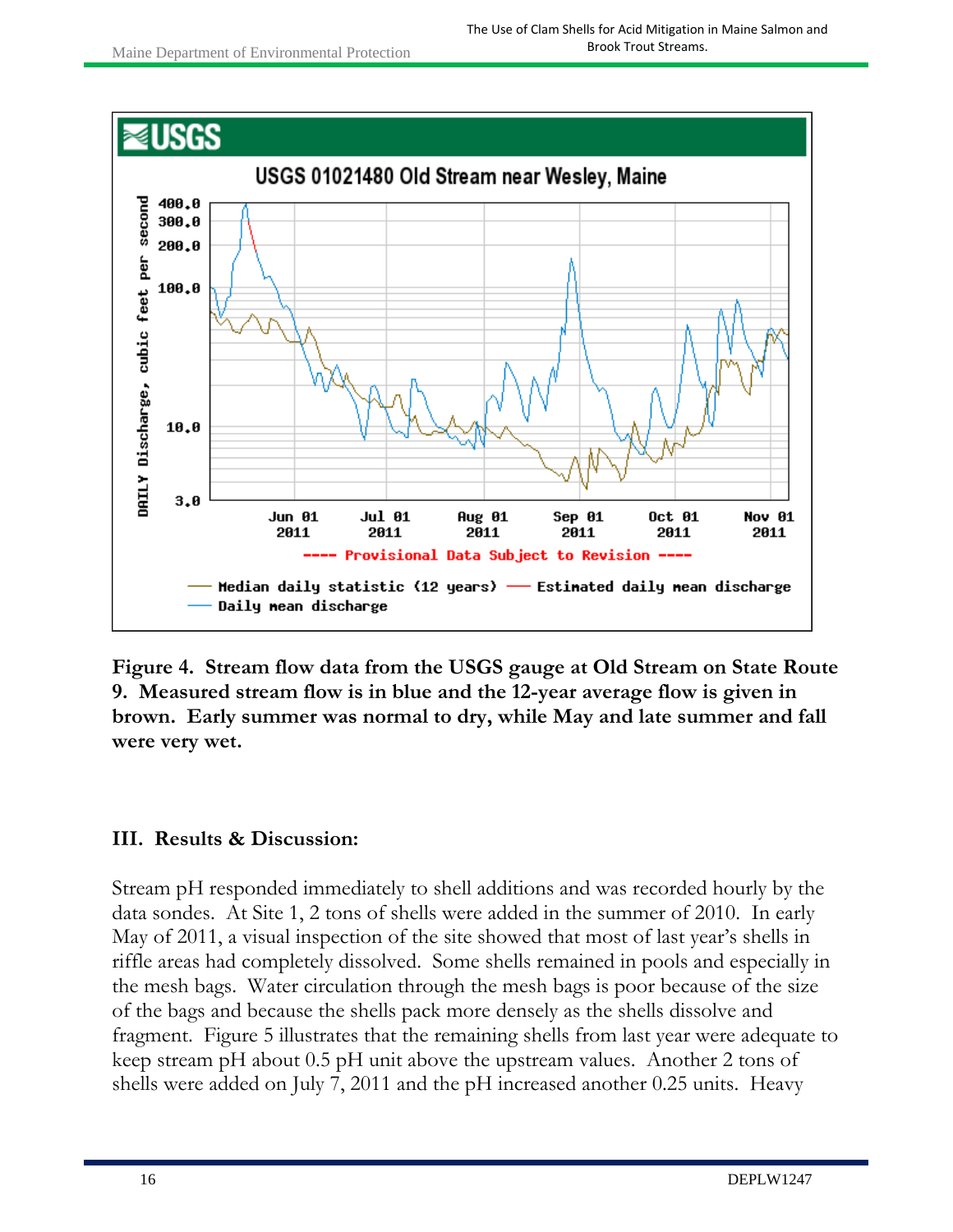rain drove pH back down again on July 9. Even during high flows, the pH remained above 6.0 at the downstream site (in red). Shells were added in the southern part of the watershed in the un-named tributary (Site 3) also on July 7. The final shell addition was at Bowles Lake Stream (Site 2) on July 20. The three shell application sites have a combined effect on Dead Stream below the confluence of the two subwatersheds at the 58-00-0 Rd. During baseflow conditions, the effect on the lower part of Dead Stream (light blue) represents an increase of about 0.25 pH unit.



**Figure 5. The sonde pH record for Dead Stream at the 55-00-0 Road upstream of the shells is superimposed on the record for the downstream site at the 55- 34-0 Road. The upstream and downstream pH records are already 0.5 pH unit apart due to last year's shell applications. This figure includes the lower watershed monitoring site at the 58-00-0 Road for comparison with the upstream records. Shell addition dates are marked with yellow dots. Two metric tons of shells were added to Dead Stream (Site 1) on July 7, 2011. Six metric tons were added the same day to the southern watershed in the unnamed tributary at Site 3 (sonde record not shown here). Two metric tons of shells were added to Bowles Lake Stream (Site 2) on July 20, 2011 (also not shown here). The combined effects of the three shell additions have a small effect on baseflow pH on the 58-00-0 Rd (i.e., the distance between the dark**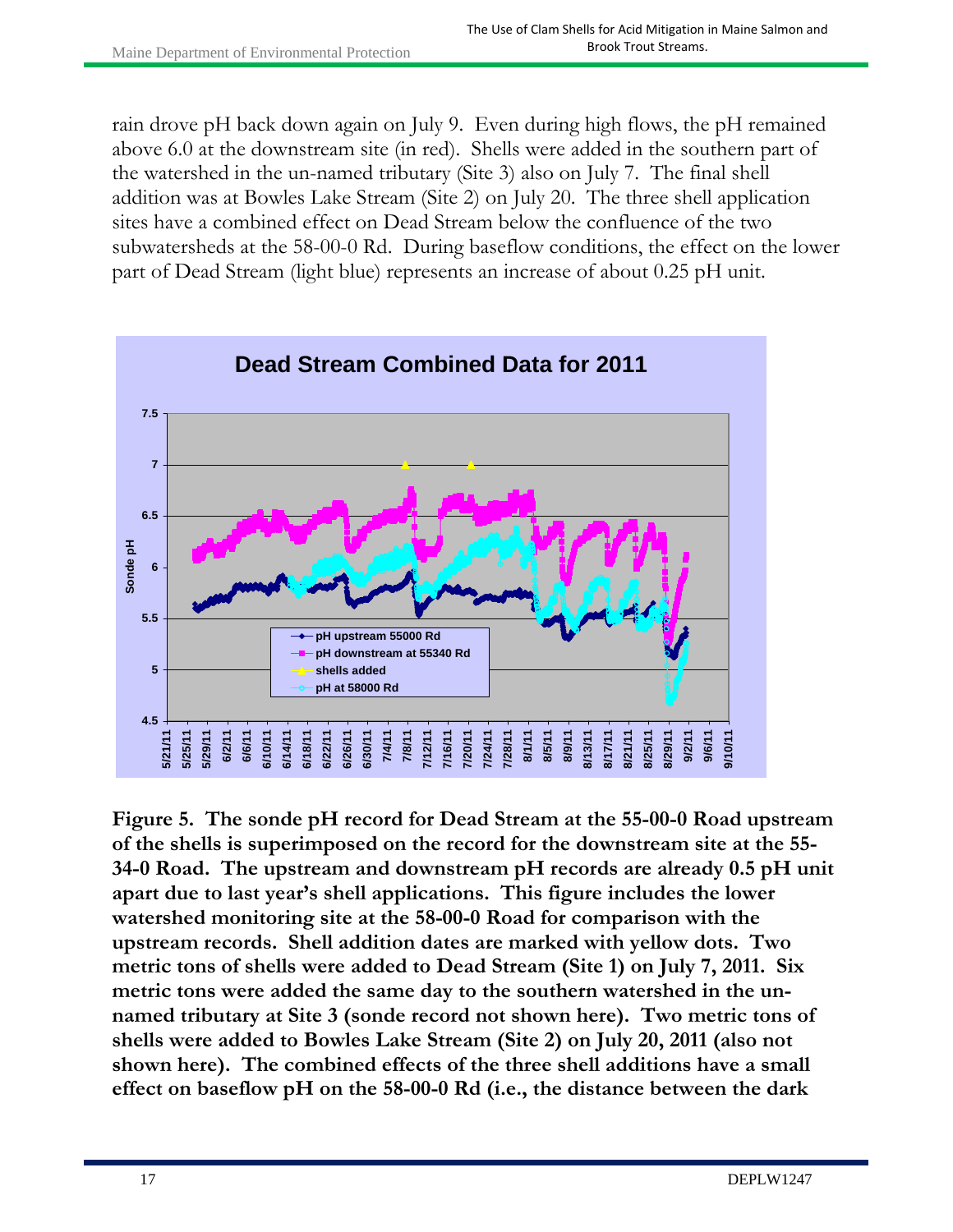**blue and light blue lines is larger from July 20 through August 2 compared to earlier baseflow conditions). A series of August rain storms make pH comparisons difficult in the latter record (rain causes the dips in pH, and since the different parts of the watershed respond differently the reference point is lost).**

The natural pH for Dead Stream at the 55-00-0 Road (upstream record) ranged from 5.6-5.8 during summer baseflow, and fell below pH 5.5 during high flows. This is a problematic range for Atlantic salmon. In Norway, salmon began to recover in acidified rivers as liming programs increased summer baseflow pH from 5.2 to 5.7 (Kroglund et al 2001a). After 30 years with no natural reproduction in these rivers, salmon fry and parr were noticed for the first time. The liming program was subsequently modified so that liming targets were pH 6.2 most of the year, but was increased to pH 6.4 during the spring salmon smolt run. Experimental evidence supports the liming program assumptions that a pH of 6.4 provides better protection from aluminum toxicity than pH 6.2 (Kroglund et al 2001b).

Evaluating Site 3 alone (Figure 6), the addition of 6 tons of shell has driven baseflow pH up 0.75 pH units. The normal pH for this stream is often in the 4's. The effect of the shells is immediate. It took about two hours to apply the shells by hand. By the time the shells were spread, the pH was already 0.75 pH units higher. A rainstorm two days later drove pH down and it took almost a month for the pH to recover. Even during the rainy weather following August 2, there is one-fifth to one-tenth the amount of acidity that is being delivered downstream (0.5-1.0 pH unit increase). This un-named perennial stream does not have fish, but does seasonally support wood frog tadpoles. Wood frogs are among the most acid tolerant of any aquatic vertebrates (Tome & Pough, 1982).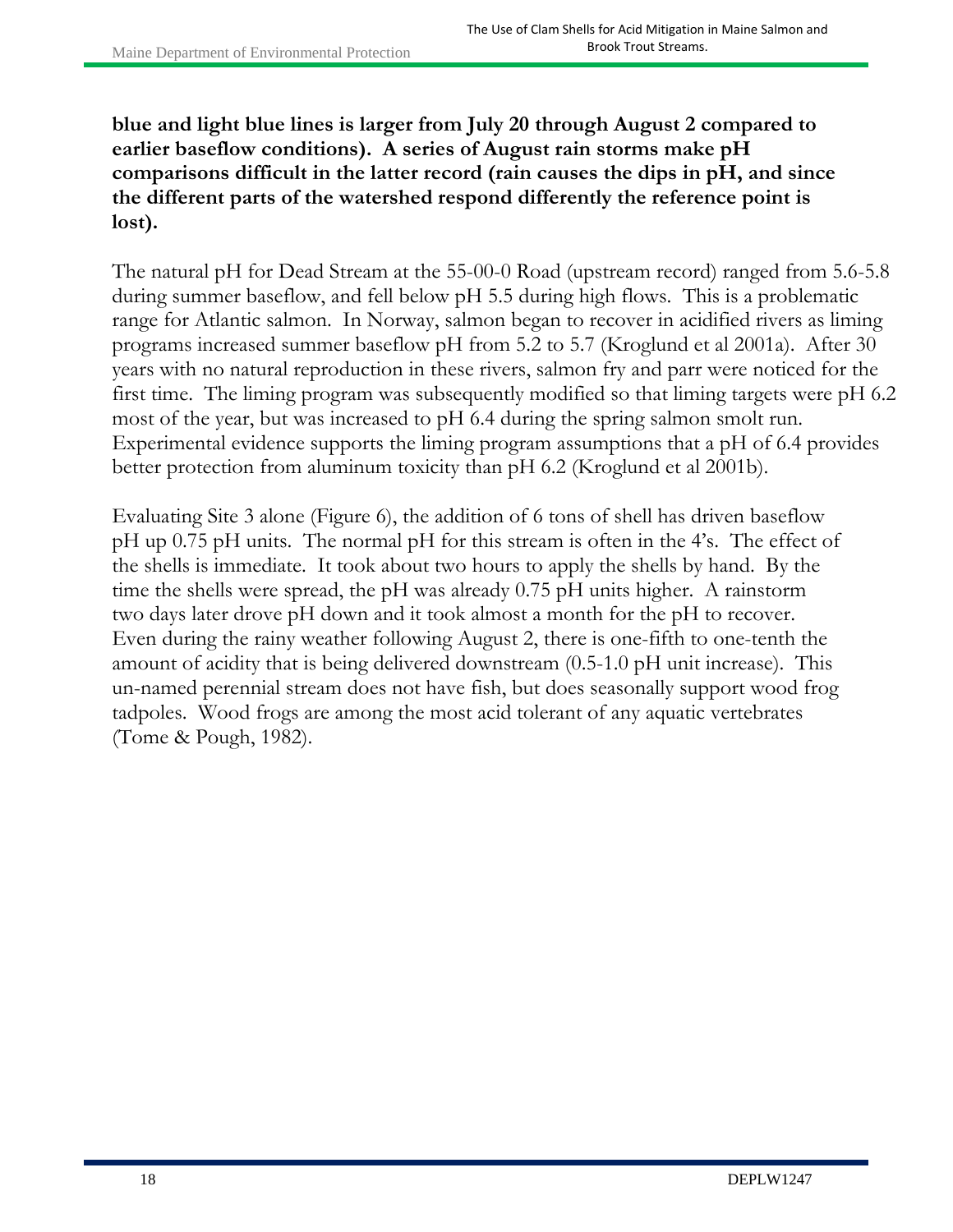

**Figure 6. The sonde pH records above and below the shell application site (Site 3) on the un-named tributary on the 55-50-0 Rd are superimposed. A comparison of the records shows that the pH improvement can be as much as 0.75 pH unit during baseflow and is often 0.5 pH unit higher even during high flows.** 

Bowles Lake Stream maintains good water quality except during the highest flows (Figure 7). Site 2 was the last to receive shells in 2011. After 2 metric tons of shells were added on July 20, pH increased approximately 0.5 pH unit. This is the same amount of improvement observed at Site1 when 2 tons of shells were added for the first time the previous summer. Even during high flows, the pH has improved approximately 0.25 pH unit. The amount of time this stream spends below pH 6 is now measured in hours instead of days.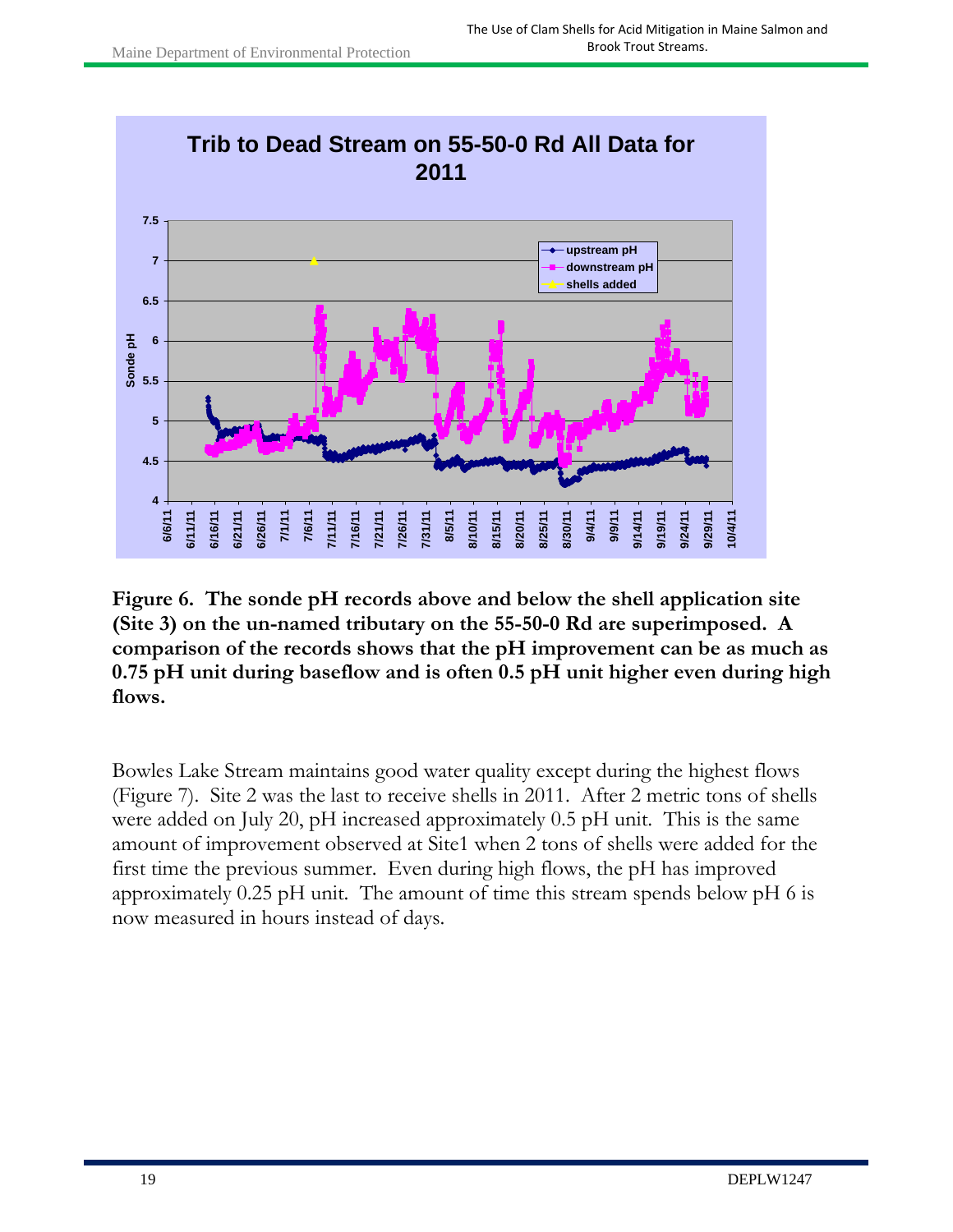

#### **Figure 7. A comparison of before/after and upstream/downstream sonde pH records at Site 2 Bowles Lake Stream. Two tons of shells were added on July 20, 2011.**

The lab data reflect the water quality improvements noted above. Naturally a few grab samples cannot represent the variability seen in the hourly resolution of the sonde data. Still, stream pH and dissolved calcium have increased and exchangeable aluminum has generally decreased (Table 2). The improvements are stream and location specific. Dead Stream at the 55-00-0 Rd experienced an increase of 0.72 to 0.80 in lab pH, an increase in calcium of 0.67 - 0.92 mg/L, and exchangeable Al decreased as much as 19 - 36 ug/L in different flow regimes. Calcium levels are approaching 4 mg/L below Site 1 which is the threshold for adult brook trout (Brocksen & Olem 1992). In experiments where brook trout life stages were evaluated in 2 mg/L and 5 mg/L Ca water, there was no difference in the survival of fingerlings and adults, but eggs and fry survival improved  $+15\%$  and  $+55\%$ respectively in the higher calcium concentration (Brocksen & Olem 1992). So in order to protect all life stages of brook trout, calcium levels should be at least 4 mg/L, and preferably at least 5 mg/L. Brook trout are the most acid tolerant fish in Maine waters, and very little is known about the calcium needs of other species. In order to have the best conditions for the most number of species, fishery managers need to consider pH, aluminum *and* calcium tolerances.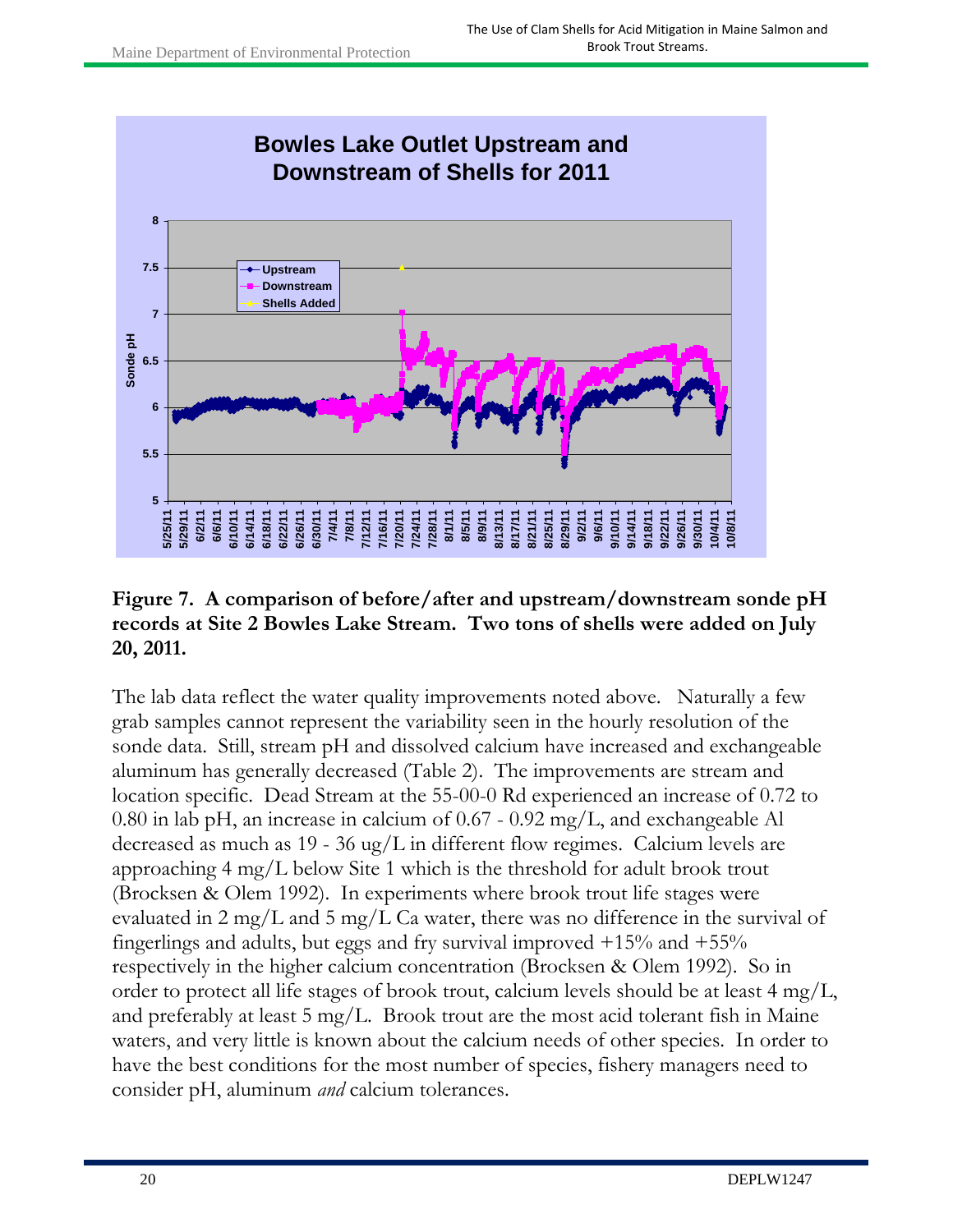Bowles Lake Stream had the best initial water chemistry. In spite of recurrent storms in late summer and fall, Bowles Lake Stream pH increased at least 0.19 - 0.38 pH units, calcium increased 0.52 - 0.65 mg/L, and exchangeable Al which was already at low background levels (12-19 ug/L) stayed about the same. The unnamed tributary had the worst initial water chemistry. For this tributary, lab pH improved 0.41 - 0.46 units during strong flows, calcium increased more than one mg/L  $(1.02 - 1.06 \text{ mg/L})$ and exchangeable Al remained about the same in this low pH environment. In the lower watershed, it is not clear if the pH improved at the 58-00-0 Rd since there are different dates and flow regimes. However, calcium appears to have improved by  $0.52 - 0.75$  mg/L in spite of the dilution effects of strong rain storms. Exchangeable aluminum was still at harmful levels for fish during high flows and calcium levels remain critically low.

**Table 2. A summary of lab data from the Sawyer Environmental Chemistry and Research Lab at the University of Maine is presented above. Pairs of Above/Below data from the shell application sites and unpaired Before/After shell additions in the lower watershed (at the 58-00-0 Rd) are color coded for easy comparison. The collections from 6/23/2001 for Bowles Lake Stream and the un-named tributary are not color coded because this date is prior to any shells being added.**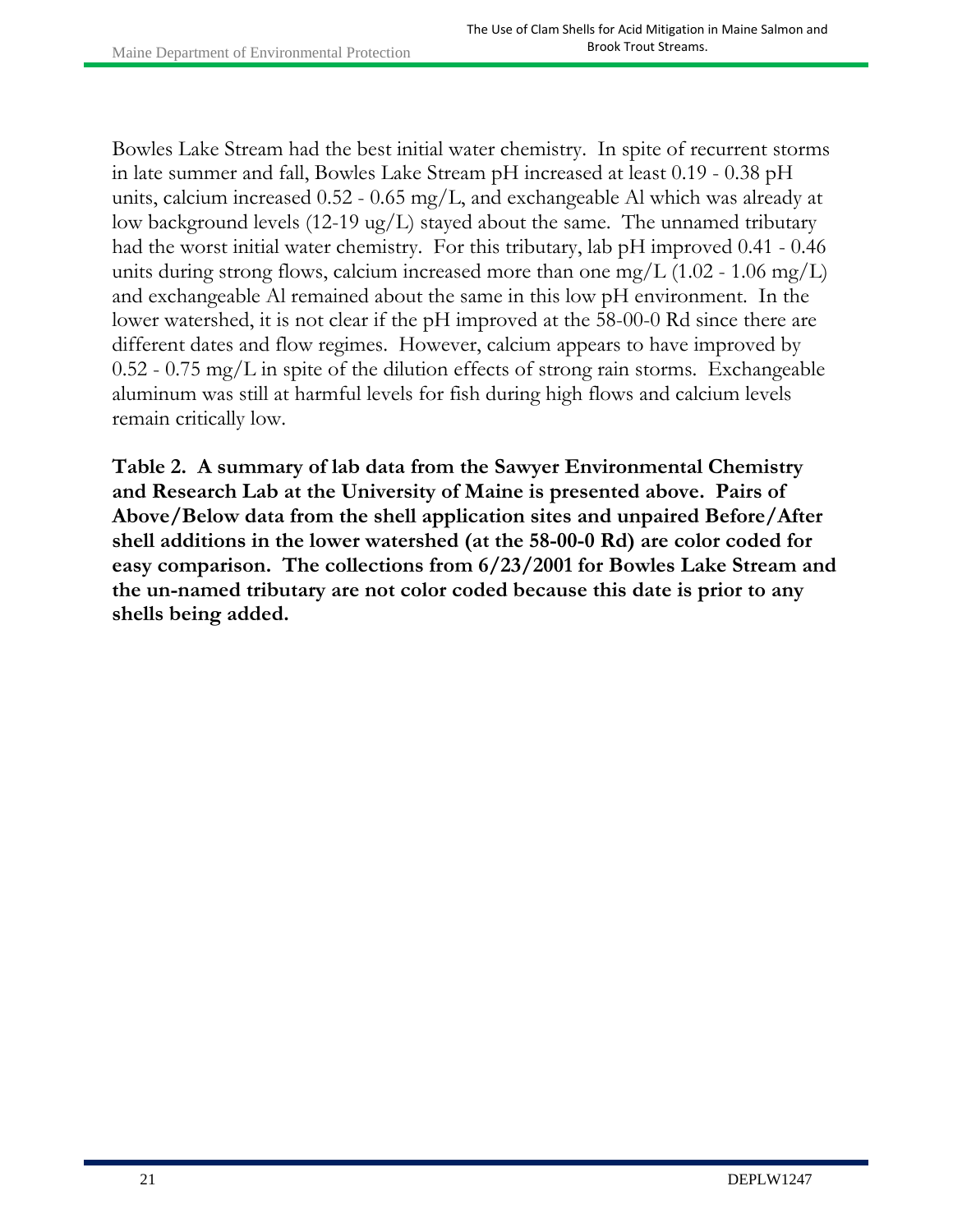|                                                | Date       | <b>Flows</b>  | pH   | Ca   | Al x      |
|------------------------------------------------|------------|---------------|------|------|-----------|
| <b>Sample ID</b>                               |            |               |      | mg/L | $\mu$ g/L |
| Dead Str 55-00-0 Rd Above Site 1               | 6/23/2011  | Low           | 5.99 | 2.10 | 32        |
| Dead Str 55-00-0 Rd Above Site 1               | 8/25/2011  | <b>High</b>   | 5.82 | 3.10 | 70        |
| Dead Str 55-00-0 Rd Above Site 1               | 10/13/2011 | <b>Medium</b> | 5.73 | 3.15 | 55        |
| Dead Str 55-34-0 Rd Below Site 1               | 6/23/2011  | Low           | 6.71 | 3.02 | 13        |
| Dead Str 55-34-0 Rd Below Site 1               | 8/25/2011  | <b>High</b>   | 6.56 | 3.84 | 34        |
| Dead Str 55-34-0 Rd Below Site 1               | 10/13/2011 | <b>Medium</b> | 6.53 | 3.82 | 24        |
|                                                |            |               |      |      |           |
| <b>Bowles L Str Above Site 2</b>               | 6/23/2011  | Low           | 6.18 | 1.06 | 19        |
| <b>Bowles L Str Above Site 2</b>               | 8/25/2011  | <b>High</b>   | 6.28 | 1.15 | 13        |
| <b>Bowles L Str Above Site 2</b>               | 10/13/2011 | <b>Medium</b> | 6.24 | 1.25 | 13        |
| <b>Bowles L Str Below Site 2</b>               | 6/23/2011  | Low           | 6.23 | 1.07 | 12        |
| <b>Bowles L Str Below Site 2</b>               | 8/25/2011  | High          | 6.66 | 1.80 | 14        |
| <b>Bowles L Str Below Site 2</b>               | 10/13/2011 | <b>Medium</b> | 6.43 | 1.77 | 13        |
|                                                |            |               |      |      |           |
| <b>Unnamed Trib Above Site 3</b>               | 6/23/2011  | Low           | 4.91 | 1.30 | 92        |
| <b>Unnamed Trib Above Site 3</b>               | 8/25/2011  | High          | 4.72 | 1.60 | 122       |
| <b>Unnamed Trib Above Site 3</b>               | 10/13/2011 | <b>Medium</b> | 4.72 | 1.61 | 86        |
| <b>Unnamed Trib Below Site 3</b>               | 6/23/2011  | Low           | 4.98 | 1.26 | 112       |
| <b>Unnamed Trib Below Site 3</b>               | 8/25/2011  | High          | 5.13 | 2.62 | 109       |
| 10/13/2011<br><b>Unnamed Trib Below Site 3</b> |            | <b>Medium</b> | 5.18 | 2.67 | 86        |
|                                                |            |               |      |      |           |
| Dead Str 58-00-0 Rd Before                     | 6/23/2011  | Low           | 6.28 | 1.85 | 45        |
| Dead Str 58-00-0 Rd After                      | 8/25/2011  | High          | 5.82 | 2.36 | 88        |
| Dead Str 58-00-0 Rd After                      | 10/13/2011 | <b>Medium</b> | 6.04 | 2.60 | 43        |

Above and below comparisons of the lab data were tested for statistical significance using paired t-tests. For the 55-00-0 Rd, paired t-test results show that the increases from a mean pH of 5.85 to 6.60 ( $p = 0.0010$ , df = 2) and the increase in mean calcium from 2.78 to 3.56 mg/L were both highly significantly different ( $p = 0.0091$ ). The differences in Alx was statistically significant at a lower level of certainty (52.33 decreased to 23.67 ug/L,  $p = 0.0296$ . For Bowles Lake Stream, due to the small sample size  $(df = 1)$  all of the means were not statistically different. At the un-named tributary, mean pH was significantly higher (4.72 increased to 5.55,  $p = 0.0365$ , df = 1) and the mean calcium concentrations are statistically higher (1.60 increased to 3.65 mg/L,  $p = 0.0122$ ), but Alx is not statistically different. For the 58-00-0 Rd, an unpaired t-test is impossible because there is only one value in the Before category ( $df =$ 0).

The electrofishing results show increases in fish populations one year after the culvert replacements and more fish one year after the first shell application. At the 55-00-0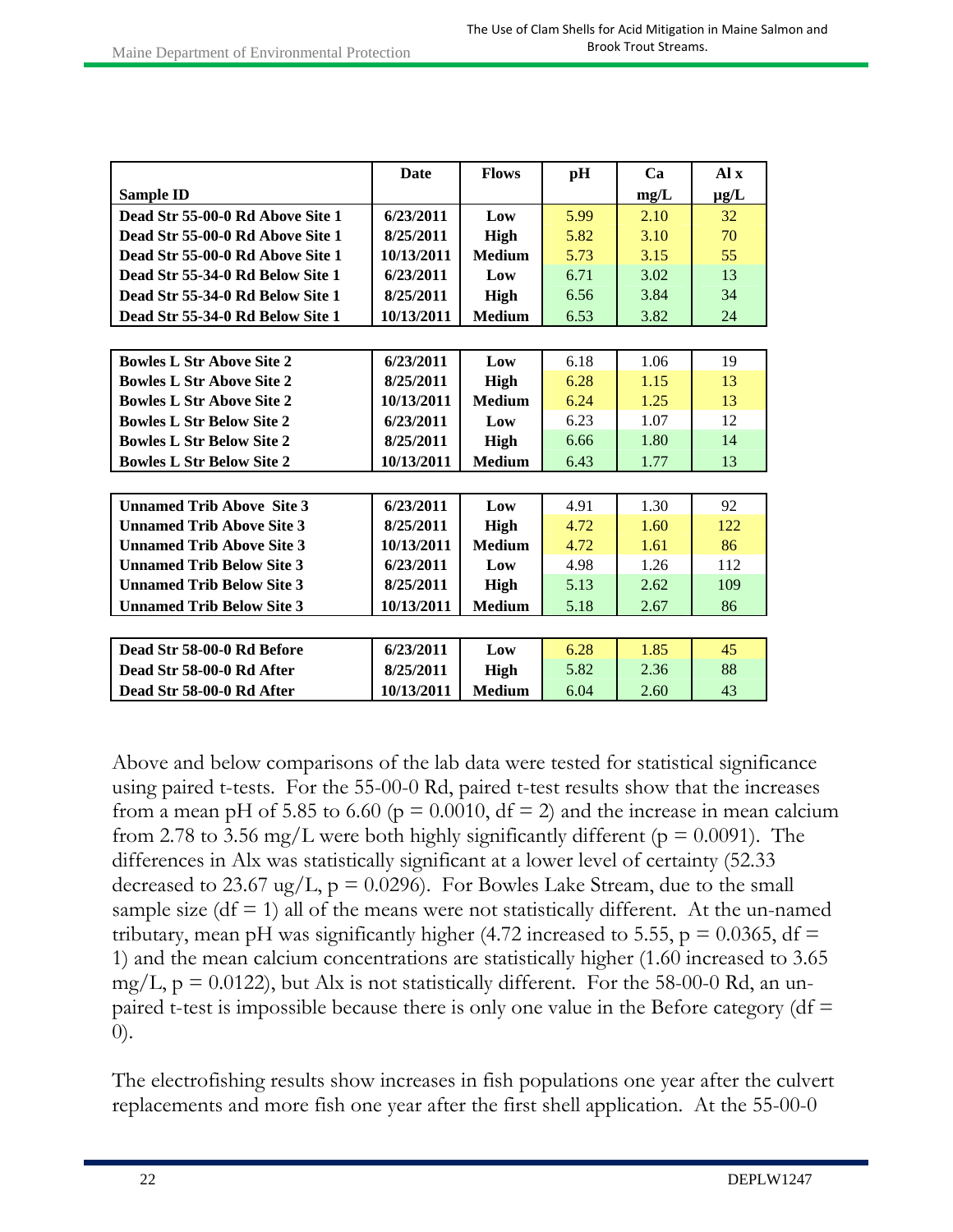Road, within the 200 m study reach, fish numbers have improved and there are now have multiple year classes of brook trout (Figure 8). Brook trout are the most abundant fish and the only one that caught each year. Atlantic salmon were stocked as fry at the 55-00-0 Road in the spring of 2011, and were still abundant at the time of the electrofishing. Trout have increased from 34 fish per study reach found in 2007, to 13 in 2009, to 95 in 2010 (caught the same day the first shells were added, and thus a baseline survey), to 100 trout in 2011. In 2011, there are more of the older fish present, including second and third year fish. Clearly there is some year-to-year variation in species present and numbers of individuals. The culvert improvements might explain the increase in brook trout in 2010. The overall fish abundance has increased four-fold in 2011.

The increase in total fish numbers in 2011 is presumably due to a combination of factors. The salmon were stocked here as unfed fry in the spring of 2011, but it is reassuring that some of the fish stayed and survived. The new culverts allow fish of all kinds to move freely within the watershed. The improved water chemistry presumably is attractive to all species. Possibly the improved pH and calcium levels are attractive to fish. In the available literature, even for hatchery fish that get nutritionally balanced food, fish get their calcium requirements from ambient water through their gills (Danner 2004). Brook trout will seek out pH refugia during acidic storm episodes (Bulger et al 1995, Gerritsen et al 1996). Presumably salmon are also attuned to chemical signals and will seek better water quality.

Small changes in pH can make large differences in fish health. For instance, for Atlantic salmon pre-smolts (0+ parr) held in experimental channel-shaped tanks (Kroglund et al 2001) for 3 months at "mild acidity" pH 5.9 with "mild" Alx values below 25 ug/L, the fish had severe changes in gill morphology, elevated gill aluminum, elevated blood plasma glucose level, and reduced saltwater tolerance (but normal plasma chloride levels). These fish were able to recover completely in 9 days at pH 6.3 (but not at lower pH levels). This is the kind of sublethal effect that could cause fish to cluster at shell treatment areas.

With respect to the multiple year classes of brook trout observed in 2011, there is no way to know if the fish over-wintered here, or just seasonally utilized the treatment area. Brook trout are considered mature during their second summer. It will be interesting to see if there are second year salmon parr present in 2012.

Examination of the condition factor K shows a few individuals (1-3) each year that are in poor condition. Because each species has a different body shape, condition factors are compared only within each species, and only among the same age classes. In this case, only young-of-the-year (YOY) brook trout were available for comparison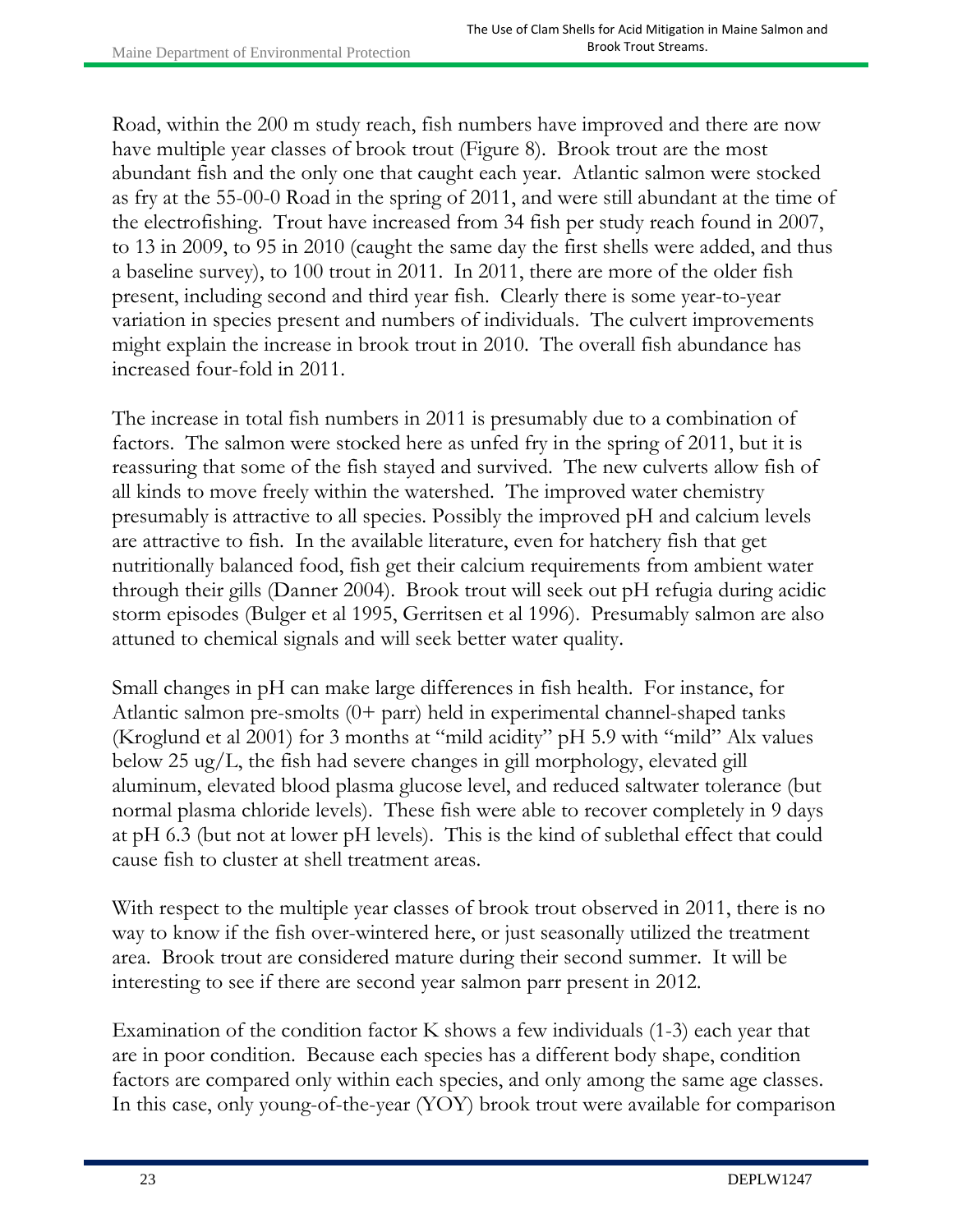among years. Condition factor K has been of variable usefulness in other acidification studies. For instance, for blacknose dace in Shenandoah National Park streams, fish condition K was strongly affected by acidic exposure (but K was not a good indicator with other species, Bulger et al 1995). In Dead Stream, brook trout condition overall was good for all years. So far, like the Shenandoah study, there are no obvious trends in K for brook trout.



Figure 8. A summary of summer electrofishing results at the 55-00-0 Rd study **reach by year.** Both 2007 and 2009 represent the "Before" condition, 2010 is after road crossings were up-graded to fish-friendly culverts and "Before" reach by year. Both 2007 and 2009 represent the "Before" condition, 2010 is<br>after road crossings were up-graded to fish-friendly culverts and "Before"<br>shells were added, and 2011 represent one year after the first shells w **A** total of 36 fish were found in 2007, 21 were found in 2009, 100 were found in 2010, and 142 were found in 2011 within the 200 m study reach. More multiple **year classes were observed for brook trout in 2011. Salmon fry were stocked** below the 55-00-0 Rd in the spring of 2011.

Species diversity has varied over the years from 3 species in 2007, to 4 species in 2009, to 3 in 2010, and back to 4 species in 2011. The diversity has probably not changed, but there is a large year-to-year variation. However, the number of total fish has increased greatly so that the chance of seeing a fish of a given species has increased (species representation has improved). Streams with low numbers of individuals and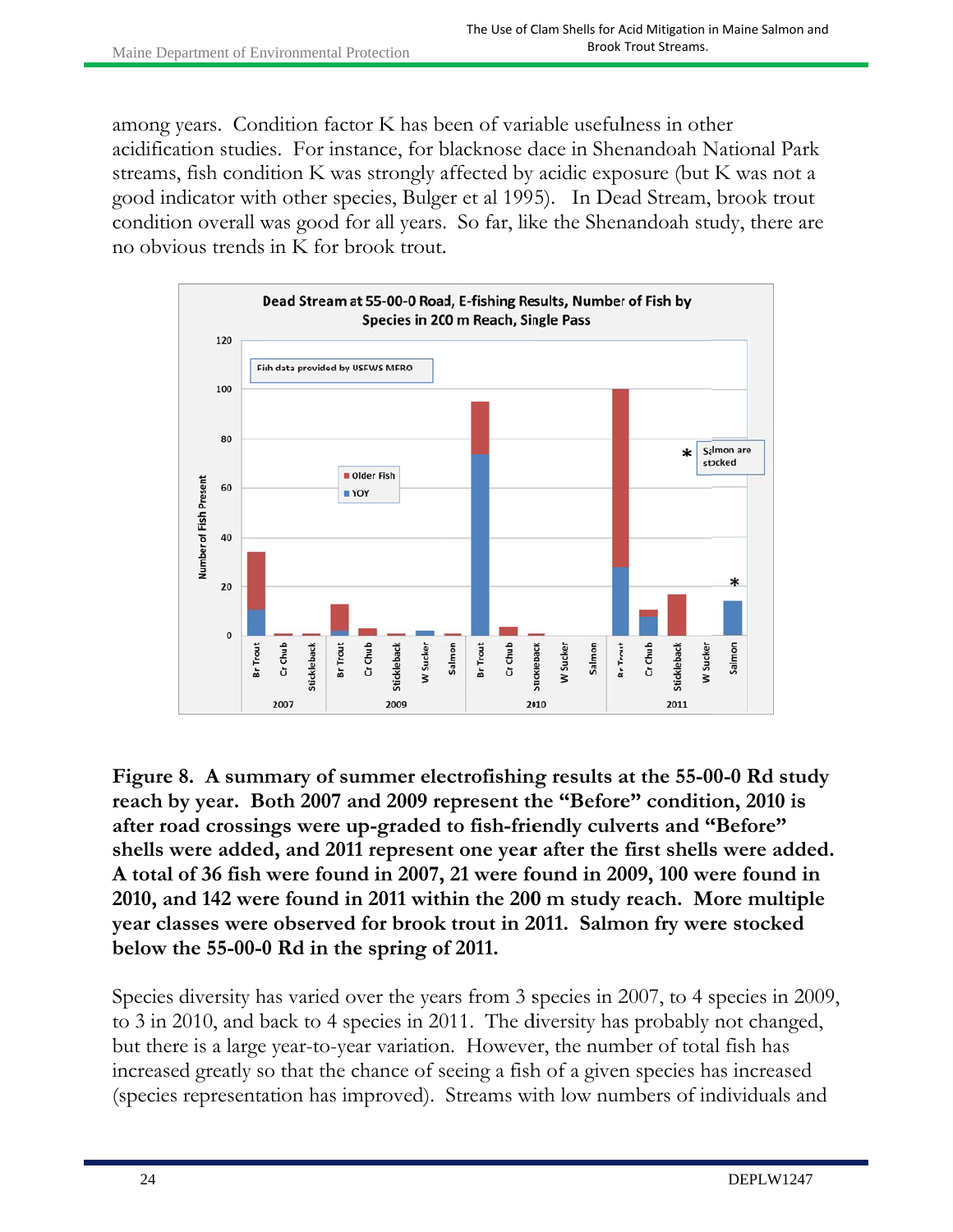low species diversity are among signs of acid stress and would be expected to respond to liming. However, recovery takes time; and many years of experience of liming rivers in Norway shows that restorations can take 8-12 years or more for fish (Hesthagen & Larsen 2003).

Sometimes when only brook trout are present, or if year classes are missing, that can be an indication that a stream is experiencing episodic acidification. Less hardy fish are killed or they move out of the watershed. Dead Stream is subjected to acidic episodes, but it is impossible to know if the absence of fish species in any one year is due to an event. Cause and effect are very difficult to establish with any degree of certainty in natural habitats.

At Bowles Stream, electrofishing in 2010 (the baseline) produced no fish. However, two fish, possibly creek chubs were observed while tending sondes. In the summer of 2011, unidentified minnows were rarely observed. After the shells were introduced, fish observations have continued, but are still rare. Electrofishing results in 2011 found two creek chub and a juvenile chain pickerel in a 100 m study reach (pickerel are normally a lake species, probably from Bowles Lake, but a species that uses streams for dispersal). It is curious that the stream with the best water chemistry has few fish. Possibly, the extreme chemistry of the un-named tributary, may act as a barrier to fish movement within Bowles Lake Stream. Warren et al (2008) attribute similar chemical barriers in Hubbard Brook (New Hampshire) as a factor in determining the present distribution and diversity of fish in that watershed.

There are other projects going on in the Dead-Bowles Lake Stream watershed and this complicates the interpretation of fish distributions and numbers. Fish can now move more freely within the watershed through improved culverts. They can find better forage areas, escape from summer heat or acidity, and find better spawning areas. This would be expected to produce the same kind of results seen from better water quality. Another complication was that Atlantic salmon are stocked in this watershed below the 58-00-0 Rd and fry were also stocked at the 55-00-0 Rd in the spring of 2011. Maine Dept of Marine Resources and Project SHARE are adding coarse woody debris to a site below the 58-00-0 Rd. This would provide pools and habitat complexity for larger fish. As a result, improved fish abundance cannot be credited among the specific water quality and habitat improvements. It can only be said that all the improvements together have been successful.

The Izaac Walton Save-our-Streams methodology was designed for volunteer monitoring of macroinvertebrates. It was useful because it gave immediate feedback on invertebrate communities during the liming process. However, it also means that the available macroinvertebrate results are extremely preliminary. Collections so far suggest an improvement in the abundance of the good water quality indicators, i.e.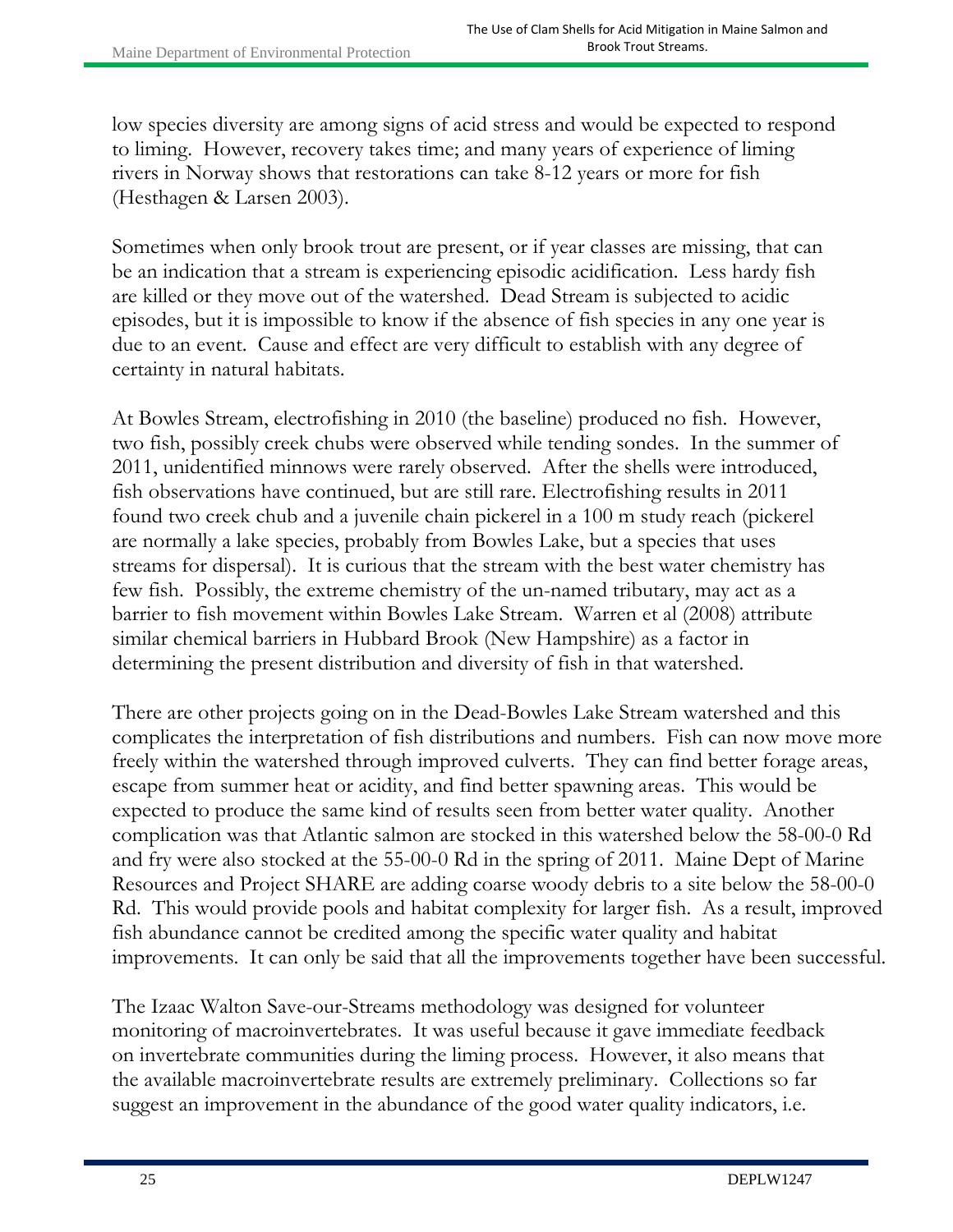mayflies, stoneflies, and caddisflies and in overall "species" diversity. The mayflies appear to have experienced the biggest improvements.

Snails and "fingernail clams" were found for the first time in the 2011 collections below the Site 1 shell treatment. Two small snails and one freshwater clam were also found, but so far, this is a very small sample size. Mollusks have the same dependency on calcium carbonate as a structural component of their skeletons as do vertebrates. Snails and clams have the additional problem that the skeleton is exterior and can be exposed to erosive acidic waters. In the well-buffered marine environment, a change from pH 8.1 to 7.9 is enough to reduce the survival of clams and shellfish by crossing a threshold from a carbonate depositional environment to an erosive one (EPA Climate Change Science website). Freshwater clams and snails are found in a greater range of pH conditions, but are among the most sensitive animal groups to acidification (Jenkins et al 2005). So far, crayfish, amphipods and isopods (all Crustaceans) have not been observed in the Dead Stream watershed.

In fourty-one headwater streams in northeastern France with different levels of impairment due to acid rain, the acidic streams had no Crustaceans, Mollusks or mayflies (Guerold et al 2000). In Adirondack streams, acidic communities had half as many species as mildly acidic ones, and were dominated by stoneflies (56-86% of all individuals) with some blackflies, midges, and caddisflies (Simpson et al 1983). In experimental streams in the California Sierra Nevada, single acid pulses of pH 5.2 or 4.6 lasting for 8 hours could dramatically depopulate macroinvertebrate communities of their dominant species (the mayflies *Baetis sp* and *Epeorus grandis*) (Kratz et al 1994). The losses were due to both drift and mortality, and most of the drifting individuals were dead. A second acid pulse two weeks later had very little effect on invertebrate density. One advantage that some invertebrates have over fish, is the shorter life cycles (some invertebrates have multiple life cycles per year) which allows them to recover in a few years (1-3) if water chemistry remains stable (Lepori et al 2003). On the other hand, if streams are still experiencing acidic episodes, then recovery may be only partial (Clayton et al 1992).

Algal communities have also improved (Table 4). In 2008 and 2009 algal blooms (Figure 10) were noticed in Dead Stream at the 55-00-0 Rd and in the un-named tributary at the 55-50-0 Rd. No blooms have been observed at Bowles Lake Stream, possibly due to the deep shade or because this site had the best initial water chemistry. Blooms were formed by the green alga *Mougeotia* sp and long ribbons (about 1 m) of chain-forming diatoms (*Eunotia pectinalis* and *Fragilariforma virescens*). The two dominant diatoms represented 95% of all individual valves (one-half of the shell) present in one Dead Stream (Site 1) collection in July 2009 (12 total taxa present). Both of these diatoms are acidophils (Lampman et al 2008) and have been observed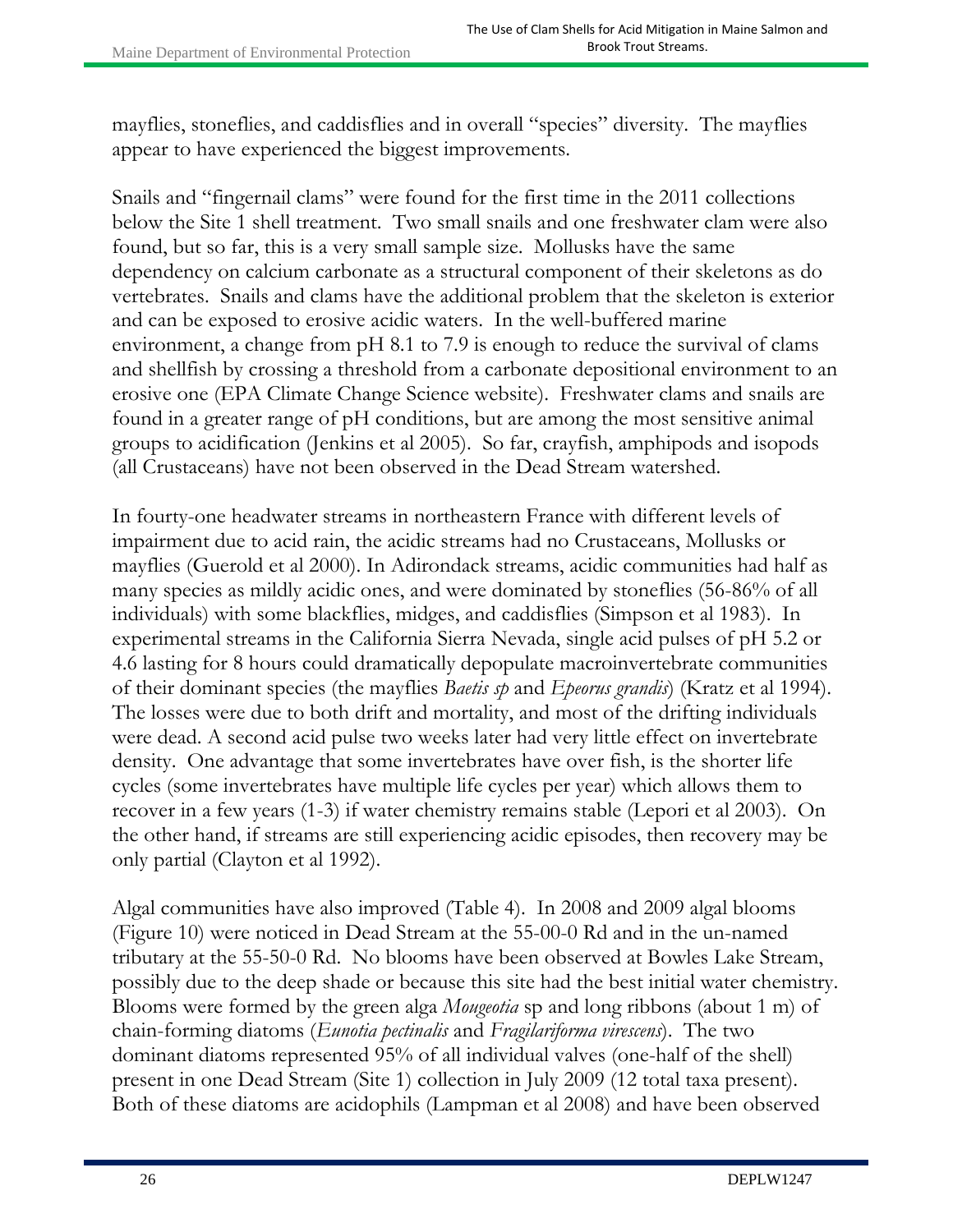forming blooms elsewhere within the watershed (Figure 10). The relatively low species diversity, high dominance and algal blooms are common in disturbed streams and are not expected of undisturbed salmon streams. In 2011, one year after the first shell application, *Mougeotia* was reduced to occasional tufts and diatoms were reduced to felts on rocks. On the post-treatment diatom slides, there were 61 taxa, and the two dominant species (*Fragilaria capucina var. rumpens* and *Eunotia soleirolii*) represented 32% of the diatoms present. The original two bloom formers were reduced to 2% and 4% respectively in the most recent counts. *Fragilaria capuchina var. rumpens* is typical of circumneutral to alkaline water, but like circumneutral *Eunotia soleirolii* will occur in mildly acidic waters. The mean number of species has increased from 18 to 58 and the mean number of genera from 9 to 25. The differences in these means are highly significant (unpaired t-test,  $p \le 0.001$ ,  $df = 3$ ). In other words, the diatom flora now looks more like a normal trout stream. There has not been a repeat of the bloom conditions.

**Table 3. Summary of species diversity trends in diatom communities at Dead Stream at the 55-00-0 Road. The number of individuals identified and counted is N, the number of species (Spp) and genera are provided for each sample date. The standard effort is that N should be 500-600 individuals (but since the tallies are done by hand, the final score varies).** 

| Diatom Analysis - Dead Stream at 55-00-0 Rd |               |               |          |               |        |  |  |
|---------------------------------------------|---------------|---------------|----------|---------------|--------|--|--|
|                                             | <b>Before</b> |               |          | After         |        |  |  |
|                                             | $Jun-09$      | <b>Jul-09</b> | $Sep-09$ | <b>Aug-11</b> | Aug-11 |  |  |
| N                                           | 637           | 486           | 641      | 749           | 601    |  |  |
| Spp                                         | 12            | 18            | 23       | 61            | 55     |  |  |
| Genera                                      | 8             | 9             | 10       | 24            | 25     |  |  |
|                                             |               |               |          |               |        |  |  |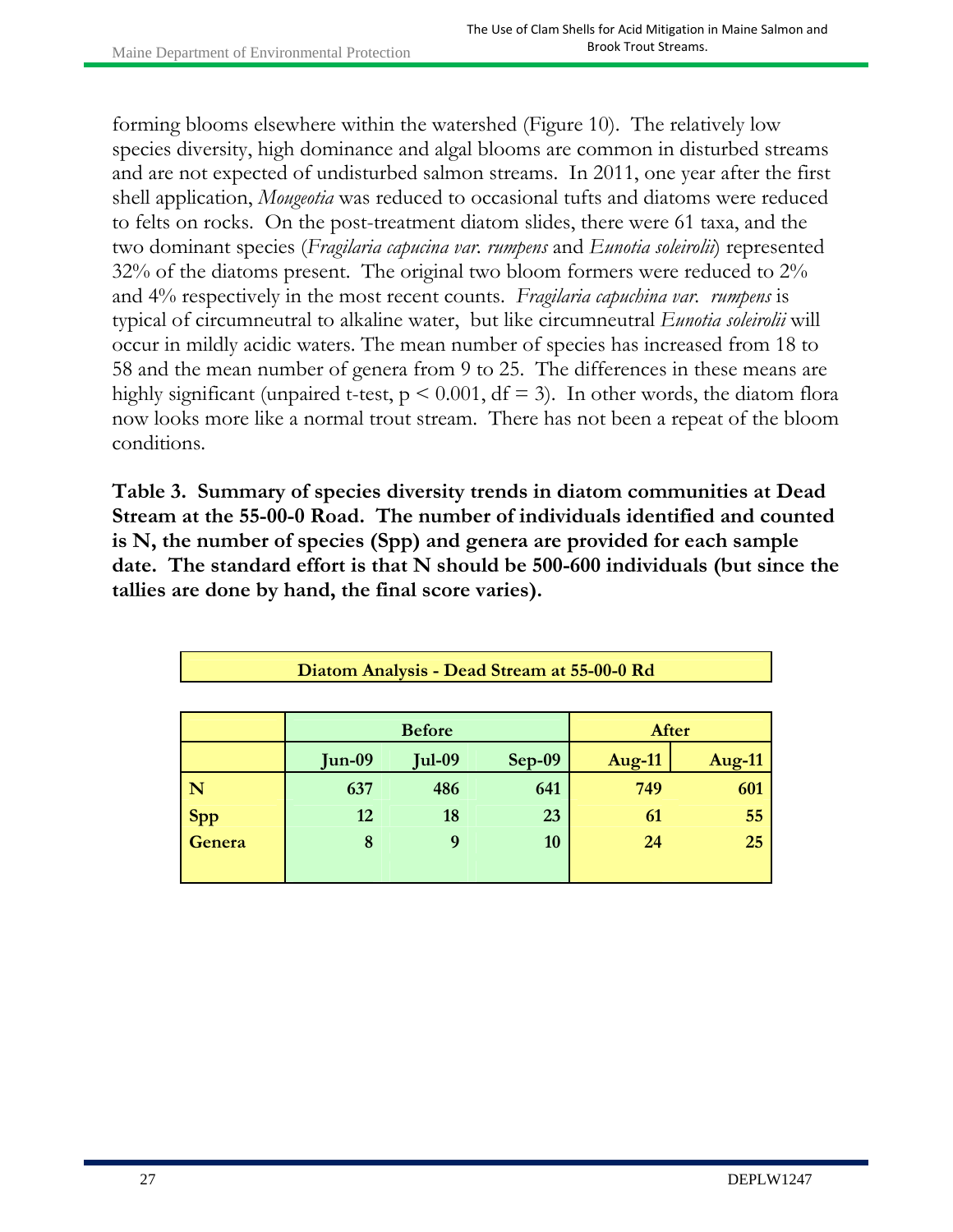

**Figure 10. Photograph of an algal bloom on the Machias River at the Wigwams. This bloom is a combination of two diatom species, Eunotia pectinalis and Fragilariforma virescens. Blooms like this photo have also been observed in Crooked River at the 52-00-0 Rd, the Narraguagus River in Cherryfield in the Cable Pool, and the Pleasant River at Saco Falls. Blooms in Dead – Bowles Lake Stream were never this bad. Blooms in Dead Stream (Site 1) were about one-half the biomass seen in this photo, while blooms at the 55- 50-0 Rd (Site 3) were approximately one-tenth this biomass. No blooms have been observed in Bowles Lake Stream (Site 2).** 

In Europe, the Eastern United States and eastern Canada, algal mats and blooms are common in acidified streams and lakes (Hendrey 1982, Lampman et al 2008). The dominant species often include *Mougeotia* and *Fragilariforma virescens*, two of the three dominant species found in Dead Stream blooms. In literature reviews, algal blooms typically disappear after liming (Hendrey 1982). In contrast to fish communities, which may take 10-20 years to be fully restored, or to macroinvertebrates which may take 1-3 years or more, diatoms adjust within 1-2 weeks to ambient conditions (Lepori et al 2003, Hirst et al 2004).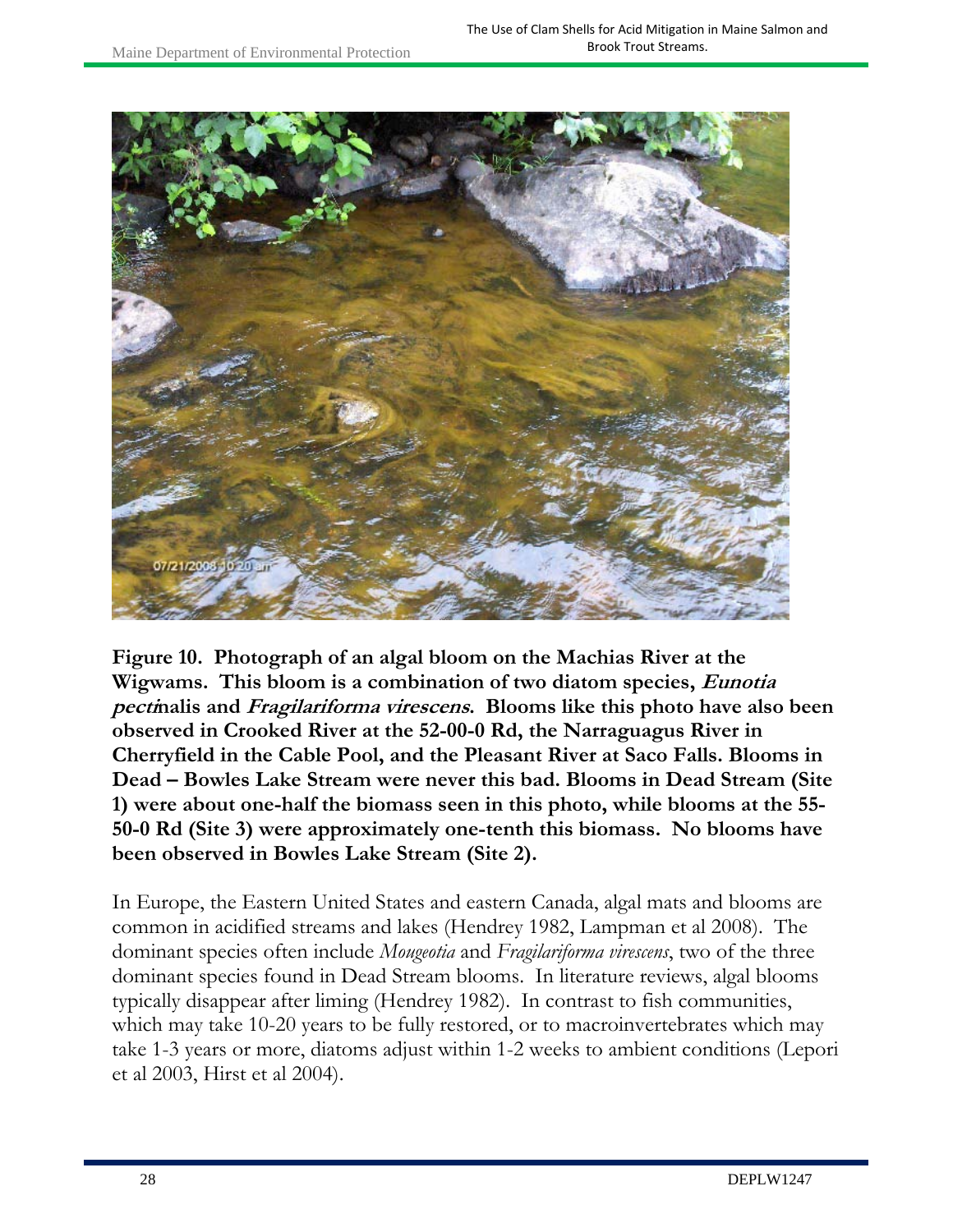#### **IV. Conclusions:**

The clam shell-liming program has three goals, to (1.) moderate pH, (2.) reduce toxic aluminum, and (3.) provide enough calcium to support diverse aquatic communities. The water quality of the Dead Stream watershed has improved, and was noticeable within 60 minutes of shell applications. Stream pH is higher and exchangeable aluminum is lower. However, both pH and aluminum can still reach harmful levels during high flows. Many storm episodes are still too acidic for smolting salmon (the pH should be at least 6.4 from the pre-smolt period starting February 1 to the end of the smolt run around July1, Staurnes et al 1995). The original goal was about pH 7, and probably can be scaled down to something around 6.8, provided a pH of 6.4 is achieved during high flows in the spring. Dissolved calcium levels have improved even in high flow conditions and even at sites farthest from the clam shells. Calcium levels are around 2-4 mg/L, but should be at least 4 mg/L. So far, the dose calculations are conservative for clam shells and Maine streams. There should be additional benefits from a higher dose. Next year, a double dose will be tried in one new experimental stream. Nearby Canaan Stream (on the 59-00-0 logging road) is suitable, since it is small and the effects can be isolated within this watershed (it is a very small stream in comparison to Old Stream).

The fish in Dead Stream are doing better, but are likely to be responding to all of the improvements in the watershed. These other improvements complicate the interpretation of the better water quality. By expanding to other sites, such as Honeymoon Brook Canaan Stream and First Lake Stream, a baseline can be established after more time has passed since culverts were replaced in 2009.

Dead Stream also has more diverse algal and macroinvertebrate communities. Summer algal blooms which were once common have not been observed since the first shell treatments. Among the macroinvertebrates, the clean water indicators have become more numerous. Mayflies are especially good indicators of acidification (Petrin et al 2007, Moe et al 2010). For instance, of 77 mayfly species with known environmental requirements only 4 species are acidobiontic (occur in acidic waters below pH 6.0) (Hubbard & Peters 1978). Because macroinvertebrates are so important, professional invertebrate assessments are planned for the 2012 field season.

Liming projects have usually been successful and any negative consequences are rare (Olem et al 1991, Brockson & Olem 1992). In Norway and Sweden, Atlantic salmon and brown trout fisheries have been restored by adding agricultural lime to headwater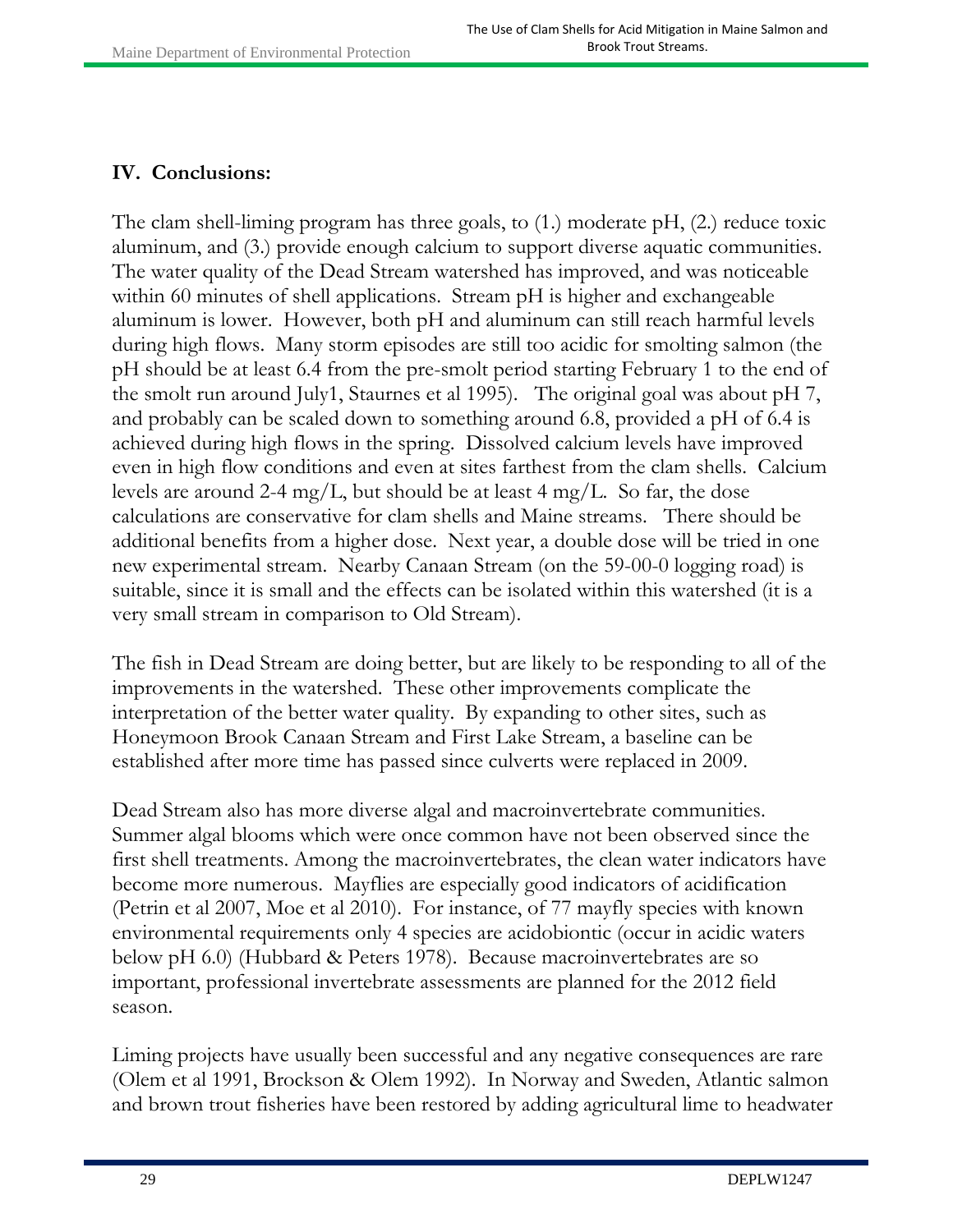lakes (the lime is distributed on top of winter ice and then allowed to melt into the lake in the spring) or rivers are limed by mechanical dosers with computerized controls (Kroglund et al 2001a, Sandoy & Langaker 2001, and Norrgren et al 1993). The target for salmon is generally around pH 6.2, but is increased to at least 6.4 during the pre-smolt period up to the smolt run (i.e., from February 1 through July 1, Staurnes et al 1995, Kroglund et al 2001b). Amphipods, tadpole shrimp and gastropods are important food resources for brown trout, but are absent from acidified streams. After 6 years of liming, Svartavatnet Lake watershed (Norway) brown trout are recovering but important invertebrates are lagging (Fjellheim et al 2001). In spite of stocking the amphipod *Gammarus* and the snail *Lepidurus arcticus*, these species are not found in the lake littoral benthic surveys. However, these species and some related species have been found in trout stomachs. These species appear to have survived in refugia and are thriving in microhabitats within the lake or in tributary streams. The recovery of biodiversity from refugia is a recurrent theme in the acid rain literature.

The main negative aspects of liming are: (1.) the cost, (2.) the fact that the treatment has to be reapplied periodically, and (3.) in limed rivers, the mixing with untreated tributaries results in a potentially deadly mixing zone. While the aluminum is being converted to less toxic species by the change in pH, it takes some time to be completely changed (Kroglund et al 2001c). While the changes are occurring, some forms of the aluminum are more toxic than the original Alx (Poleo et al 1993, Rosseland & Hindar 1991). These problems can be minimized by using clam shells which are relatively cheap and low-tech, and dissolve slowly (so there are no sudden changes in pH) and by using multiple treatments locations (so that tributaries are also treated). Thus, the downstream reaches all the way to river mainstem have some treatment. The mainstems of rivers are typically better off than their acidic tributaries (Lawrence 2002). In Old Stream, the mainstem below First Lake is circumneutral, and therefore not at risk from mixing zones.

Just like fish use thermal refugia to escape summer heat, fish exposed to episodic acidification will seek out water quality refugia (Gerritsen et al 1991, Bulger et al 1995, Gensemer & Playle 2010). Between acidic episodes, sensitive species can venture into parts of the watershed where they cannot survive long-term (Baldigo & Lawrence 2001). These refugia occur to some extent naturally. Marine-derived and carbonaterich bedrock in the Lanpher Brook watershed is a natural source of buffering capacity. However, Washington County is dominated by silica-rich and nutrient-poor granite bedrock, so well-buffered refugia are rare. The plan is to create more of these safe places for fish. If enough headwaters are treated, then even the larger rivers will have better water chemistry. With good initial results in Dead Stream, this is probably a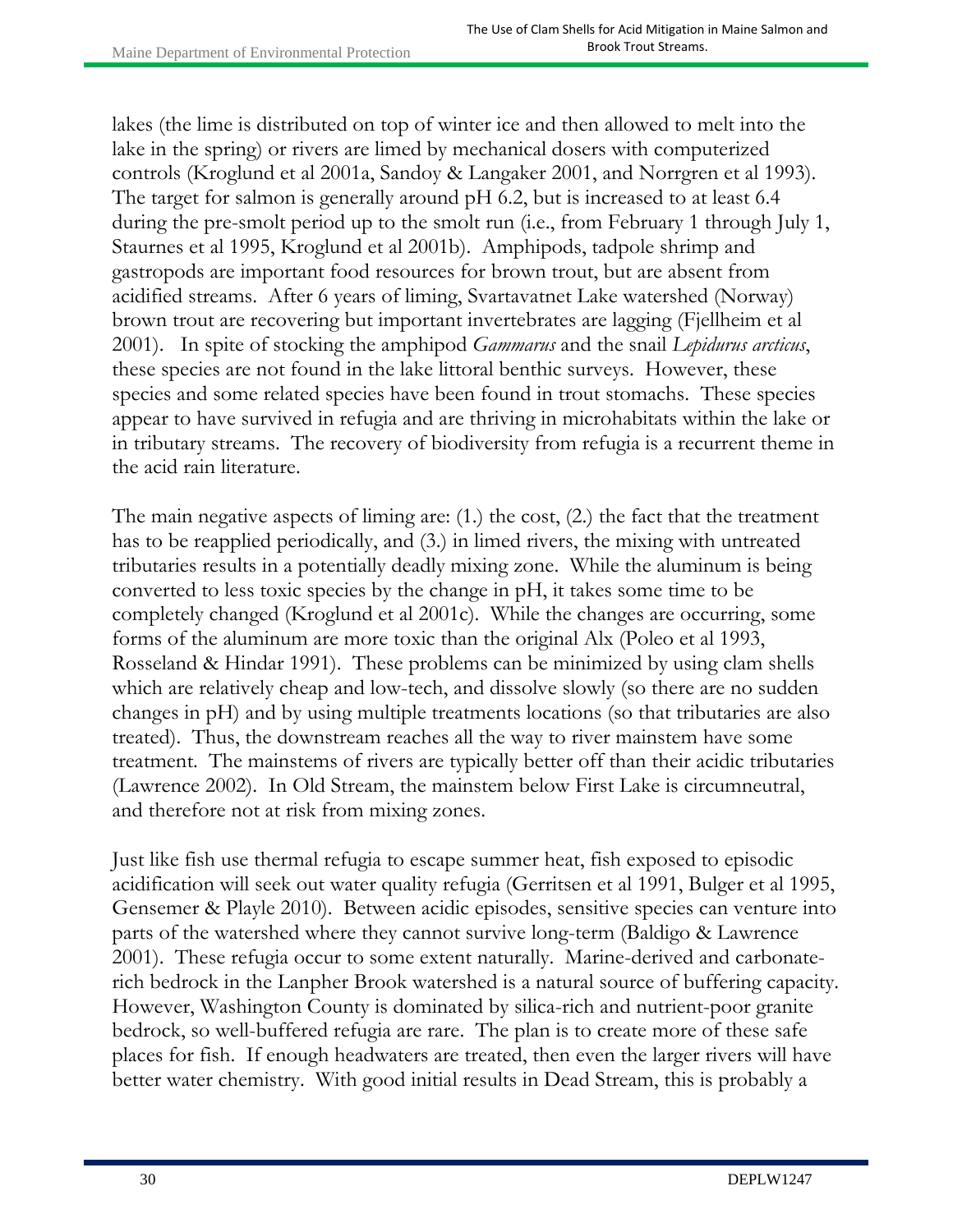good time to expand the experiment to Honeymoon Brook, First Lake Stream, and Canaan Brook.

### **V. Plans for Next Year**

The experimental permit runs through November of 2014, so there are three more field seasons. The original permit application proposed that if the experiment went well at Dead Stream, that it would be expanded to other streams. The plan is to continue shell applications at Dead Stream and expand to a tributary to Honeymoon Brook, First Lake Stream, and Canaan Brook in the 2012 field season. Thus, it can be determined if the initial success can be replicated at other sites. Canaan Brook will receive a double dose (as recommended by the state liming program in West Virginia for all beginning projects). Macroinvertebrates will be sampled in summer and be professionally assessed.

Honeymoon Brook had fish kills during the summers of 2008 and 2011 after heavy rains following dry spells. In the summer of 2008 dead young-of-the-year brook trout were observed only in the un-named tributary. In 2011 on the mainstem of Honeymoon there were dead YOY trout, creek chub and other minnows after strong August storms. The pH of this stream has been observed in the low 5's with Alx around 100 ug/L after fish kills. The plan for Honeymoon Brook is to begin with shell applications in a tributary where we saw the 2008 fish kill. If things go well, we hope to expand shell applications in the summer of 2013 to the mainstem above where Atlantic salmon are stocked and in some headwater access points.

#### **References and Resources:**

Anders, PJ & KI Ashley. 2007. The clear-water paradox of aquatic restoration. Fisheries 32(3):125-128.

Baker, JP & SW Christensen. 1991. Effects of acidification on biological communities. In: *Acidic Deposition and Aquatic Ecosystems, Regional Case Studies*, DF Charles editor, Springer-Verlag Publisher 747 pp.

Baker, JP, DP Bernard, SW Christensen, MJ Sale, J Freda, KJ Heltcher, DR Marmorek, L Rowe, PF Scanlon, GW Suter II, WJ Warren-Hicks, & PM Welbourn. 1990. Biological effects of changes in surface water acid-base chemistry. National Acid Precipitation Assessment Program SOS/T Report 13. In: *Acid Precipitation: State*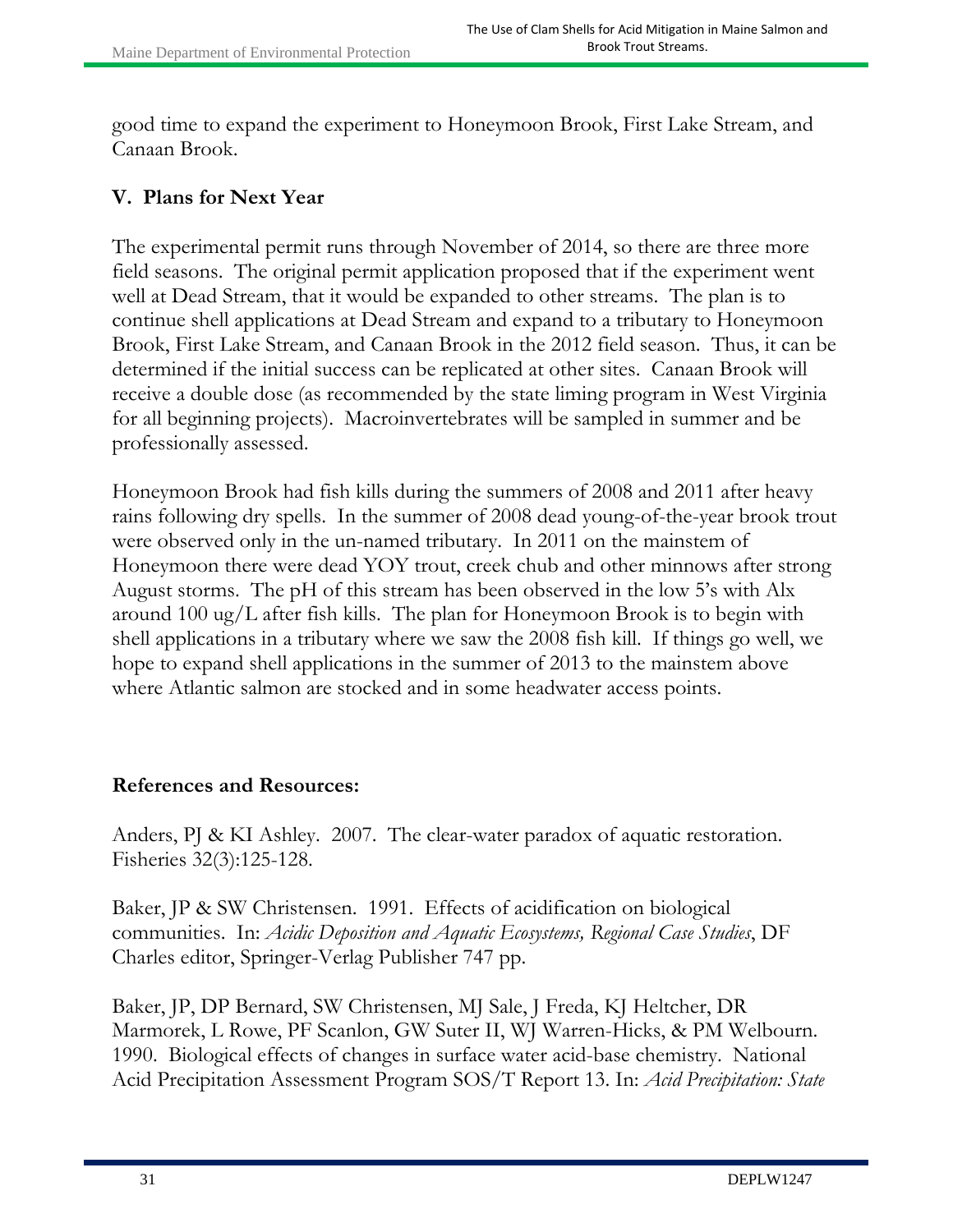*of Science and Technology*. National Acid Precipitation Assessment Program, 722 Jackson Place, Washington DC, USA.

Baldigo, BP & GB Lawrence. 2001. Effects of stream acidification and habitat on fish populations in a North American river. Aquatic Science 63:196-222.

Barnham C & A Baxter. 1998. Condition Factor, K, for Salmonid Fish. Fishery Notes, State of Victoria (Australia), available on the web at http://bamboorods.ca/Trout%20condition%20factor.pdf

Brezonik, PL, JG Eaton, TM Frost, PJ Garrison, TK Kratz, CE Mach, JH McCormick, JA Perry, WA Rose, CJ Sampson, BCL Shelly, WA Swenson & KE Webster. 1993. Experimental acidification of Little Rock Lake, Wisconsin: chemical and biological changes over the pH change 6.1 to 4.7. Canadian Journal of Fisheries and Aquatic Science 50:1101-1121.

Brockson, RW, MD Marcus & H Olem. 1992. *Practical Guide to Managing Acidic Surface Waters and Their Fisheries*, by Lewis Publishers Inc., Chelsea MI.

Brown, DJA. 1983. Effect of calcium and aluminum concentrations on the survival of brown trout (*Salmo trutta*) at low pH. Bulletin of Environmental Contamination and Toxicology 30:582-587.

Bulger, AJ, CA Dolloff, BJ Cosby, KN Eschleman, JR Webb & JN Galloway. 1995. The "Shenandoah National Park: Fish In Sensitive Habitats" (SNP:FISH) Project. An integrated assessment of fish community response to stream acidification. Water Air and Soil Pollution 85:309-314.

Burns, DA, K Riva-Murray, RW Bode & S Passy. 2008. Changes in stream chemistry and biology in response to reduced levels of acid deposition during 1987-2003 in the Neversink Basin, Catskill Mountains. Ecological Indicators 8:191-203.

Clayton, JL & R Menendez. 1996. Macroinvertebrate responses to mitigative liming at Dogway Fork, West Virginia. Restoration Ecology 4(3):234-246.

Clayton, JL, ES Dannaway, R Menendez, HW Rauch, JJ Renton, SM Sherlock, & PE Zurbuch, 1998. Application of limestone to restore fish communities in acidified streams. North American Journal of Fisheries Management 18:347-360.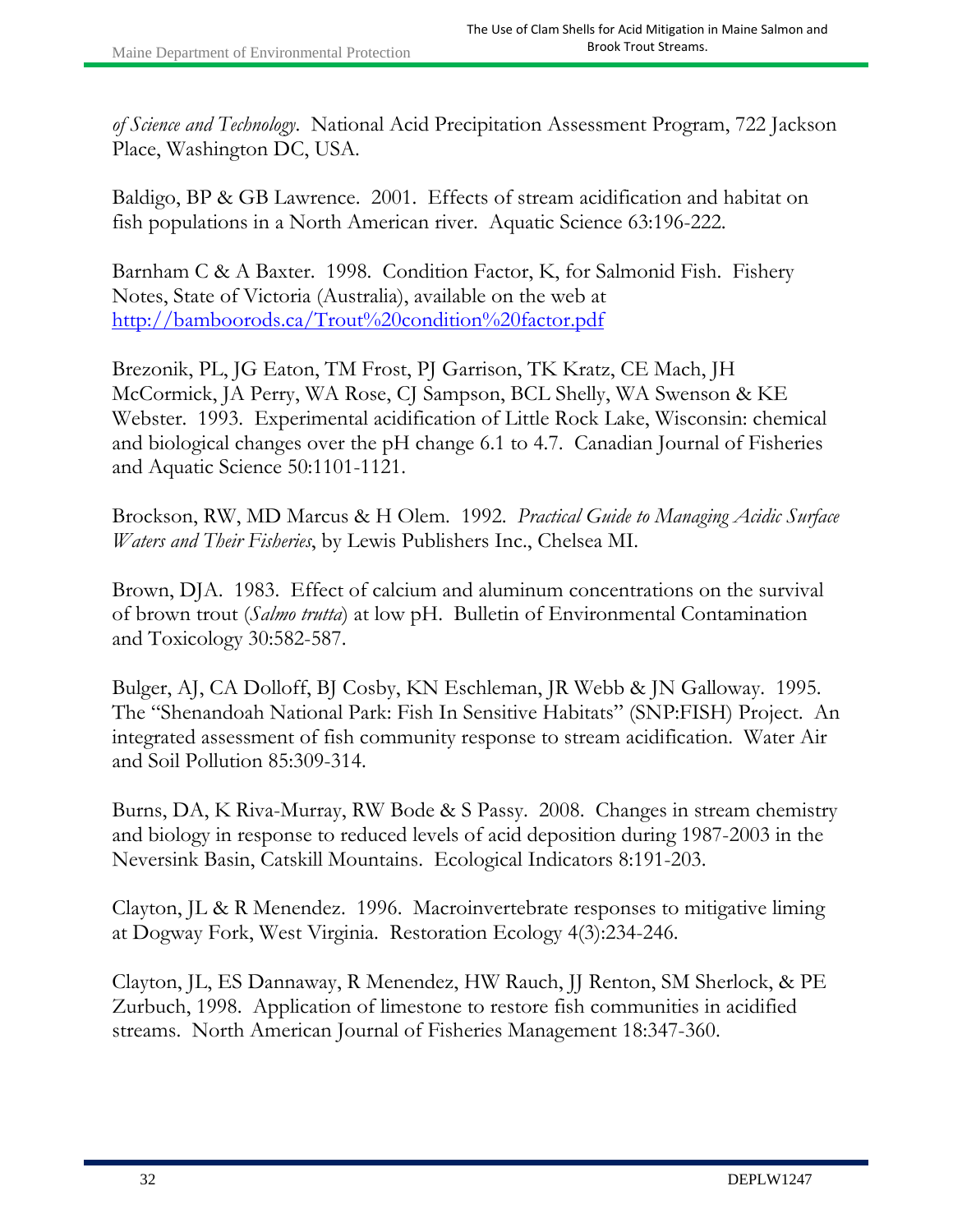Danner, DR. 2004. Improving brook trout egg quality in Maine: adding calcium overcomes the effect of an acidic environment. Hatchery International Nov-Dec, pp 33-34.

Davies, S and L Tsomides, 2002. Methods for Biological Sampling and Analysis of Maine's Rivers and Streams. Maine DEP, available on the web at http://www.maine.gov/dep/blwq/docmonitoring/finlmeth1.pdf

Driscoll, CT, KM Driscoll, MJ Mitchell & DJ Reynal. 2003. Effects of acid rain on forest and aquatic ecosystems in New York state. Environmental Pollution 123:327- 336

Driscoll, CT, RM Newton, CP Gubala, JP Baker, & SW Christensen. 1991. Case Studies: Adirondack Mountains. In *Acid Deposition and Aquatic Ecosystems*, DF Charles (editor), Springer-Verlag, New York.

Ecological Society of America (ESA). 2011. Acid Deposition: The Ecological Response, A Workshop Report. ESA Science Office, available on line at http://www.esa.org/science\_resources/publications/acidDeposition.php

EPA Climate Change Science, Future Climate Change – Future Ocean Acidification http://epa.gov/climatechange/science/futureoa.html

EPA 1997. Rapid Bioassessment Protocols for Use in Streams and Rivers: Periphyton, Benthic, Macroinvertebrates, and Fish. U.S. Environmental Protection Agency, Washington D.C. publication number EPA 841-D-97-002

Francis, AJ. 1986. The ecological effects of acid deposition: Part II Acid rain effects on soil and aquatic microbial processes. Experientia 42 (5):455-588.

Fulton, F. 1902. The rate of growth of fishes. Twentieth Annual Report of the Fishery Board of Scotland 3:326-446.

Gensemer, RW & RC Playle. 2010. The bioavailability and toxicity of aluminum in aquatic environments. Critical Reviews in Environmental Science and Technology 29(4):315-450.

Gerritsen, J, JM Dietz & HT Wilson, Jr. 1996. Episodic acidification of coastal plain streams: an estimate of risk to fish. Ecological Applications 6(2):438-448.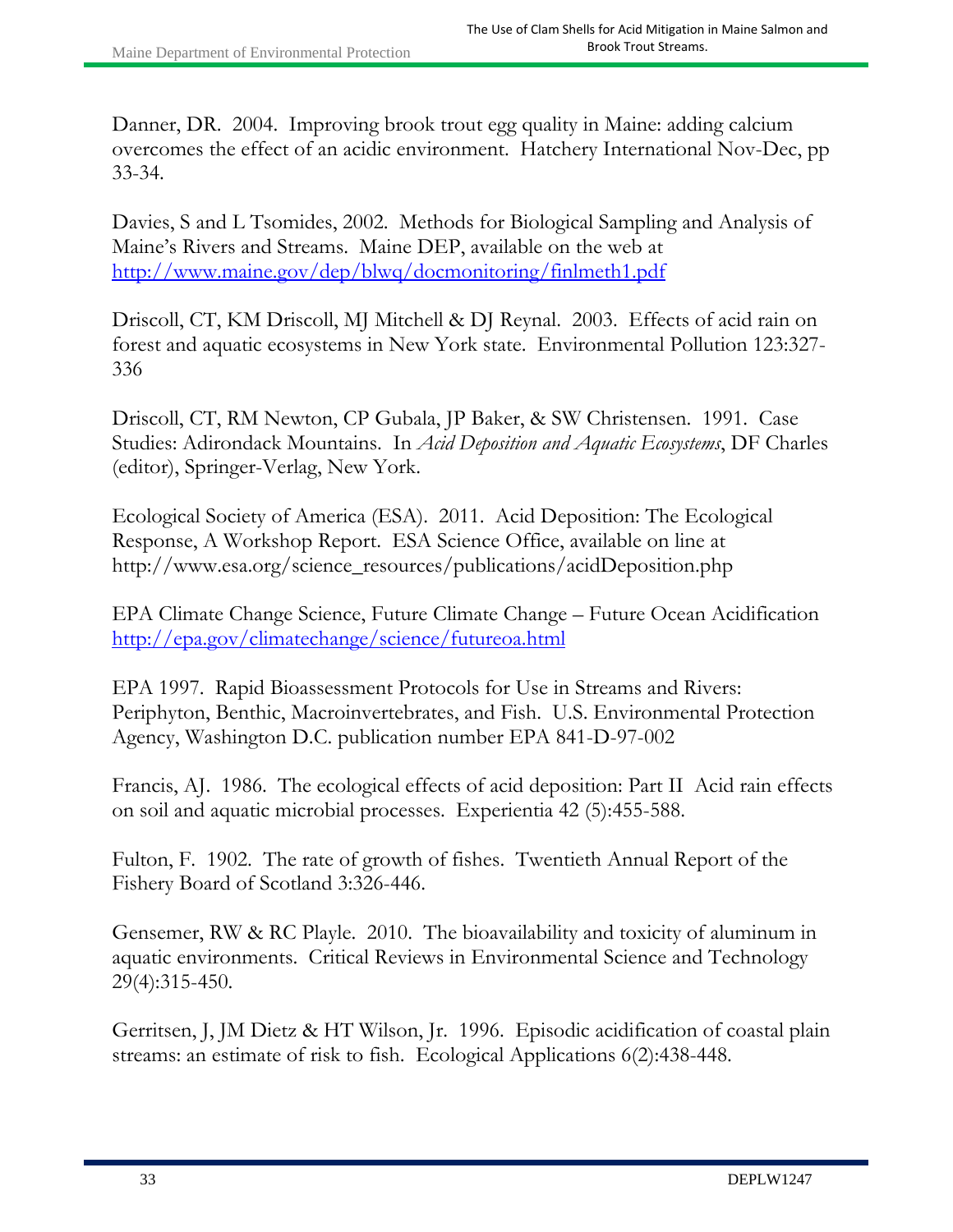Grahn, O. 1986. Vegetation structure and primary production in acidified lakes in southwestern Sweden. Experimentia 42:465-470.

Graveland, J, R van der Wal, JH van Balen, AJ van Noordwijk. 1994. Poor reproduction in forest passerines from decline of snail abundance on acidified soils. Nature 368:446-448.

Guerold, F, J Boudot, G Jacquemin, D Vein, D Merlet & Rouiller. 2000. Macroinvertebrate community loss as a results of headwater stream acidification in the Vosges Mountains (N-E France). Biodiversity and Conservation 6:767-783.

Haines, TA (chair) & RE Johnson (editor). 1982. *Acid Rain/Fisheries: Proceedings of an International Symposium on Acid Precipitation and Fishery Impacts in Northeastern North America*. Held at Cornell University, Ithica NY, USA, August 2-5, 1981, published by the American Fisheries Society, Bethesda, Maryland, USA.

Hendrey, GR. 1982. Effects of acidification on aquatic primary producers and decomposers. In: *Acid Rain/Fisheries, Proceedings of an International Symposium on Acidic Precipitation and Fishery Impacts in Northeastern North America*, TA Haines (Chair) and RA Johnson (Editor), Cornel University, Ithaca NY, USA, August 2-5, 1981, published by the American Fisheries Society, Bethesda, Maryland, USA.

Hesthagen, T & BM Larsen. 2003. Recovery and re-establishment of Atlantic salmon, Salmo salar, in limed Norwegian rivers. Fisheries Management & Ecology 10:87-95.

Hirst, H, F Chaud, C Delabie, I Juttner & SJ Ormerod. 2004. Assessing short-term response of stream diatoms to acidity using inter-basin transplantations and chemical diffusing substrates. Freshwater Biology 49:1072-1088.

Isaac Walton League, for information on the Save-Our Streams Program, see the directory at <u>http://people.virginia.edu/~sos-iwla/Stream-Study/</u>, the data form can be found at <u>http://people.virginia.edu/~sos-iwla/Stream-</u> Study/Methods/Form.HTML

Jenkins, J, K Roy, C Driscoll & C Buerkett. 2005. *Acid Rain and the Adirondacks: A Research Summary*, published by the Adirondack Lakes Survey Corporation, Ray Brook, New York, USA.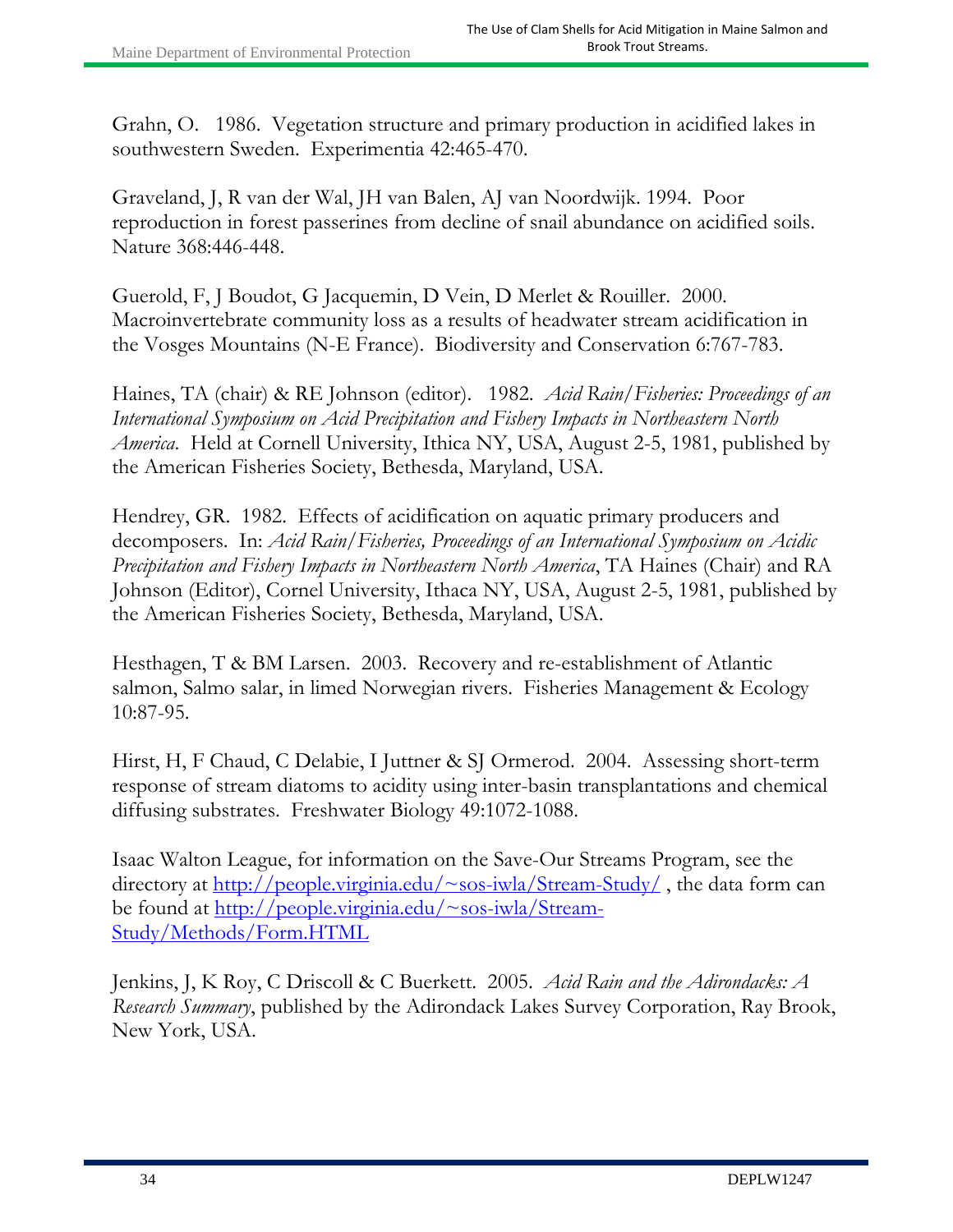Jeziorski, A & ND Yan. 2006. Species identity and aqueous calcium concentration as determinants of calcium concentrations of freshwater crustacean zooplankton. Canadian Journal of Fisheries and Aquatic Science 63:1007-1013.

Kahl, JS, SA Norton, TA Haines, EA Rochette, RA Heath & SC Nodvin. 1992. Mechanisms of episodic acidification in low-order streams in Maine, USA. Environmental Pollution 78 (1992): 37-44.

Kroglund, F, O Kaste, BO Rossland & T Poppe. 2001a. The return of the salmon. Water Air Soil Pollution 130:1349-1354.

Kroglund, F, HC Teien, BO Rossland, B Salbu & E Lucassen. 2001b. Water quality dependent recovery from aluminum stress in Atlantic salmon smolt. Water Air Soil Pollution 130:911-916.

Kroglund, F, HC Teien, BO Rossland & B Salbu. 2001c. Time and pH-dependent detoxification of aluminum in mixing zones between acid and non-acid rivers. Water Air Soil Pollution 130:905-910.

Lampman, GG, GB Lawrence, BP Baldigo, KM Roy, HA Simonin, RW Bode, SI Passy & SB Capone. 2008. *Results from the 2003-2005 Western Adirondack Stream Survey*, Final Report 08-22, New York State Energy Research and Development Authority (NYSERDA), available on-line at: www.nyserda.org

Lawrence, GB. 2002. Persistent episodic acidification of streams liked to acid rain effects on soil. Atmospheric Environment 36:1589-1598.

Lawrence, GB, JW Sutherland, CW Boylen, SA Nierzwicki-Bauer, B Momen, KM Roy, BP Baldigo, HA Simonin & SB Capone. 2007. Acid rain effects on aluminum mobilization clarified by inclusion of strong organic acids. Environmental Science and Technology 41:93-98.

Ledger, ME & AG Hildrew. 2000.Herbivory in an acid stream. Freshwater Biology 43:545-556.

Lepori, F, A Barbieri & SJ Ormerod. 2003. Effects of episodic acidification on macroinvertebrate assemblages in Swiss alpine streams. Freshwater Biology 48:1873- 1885.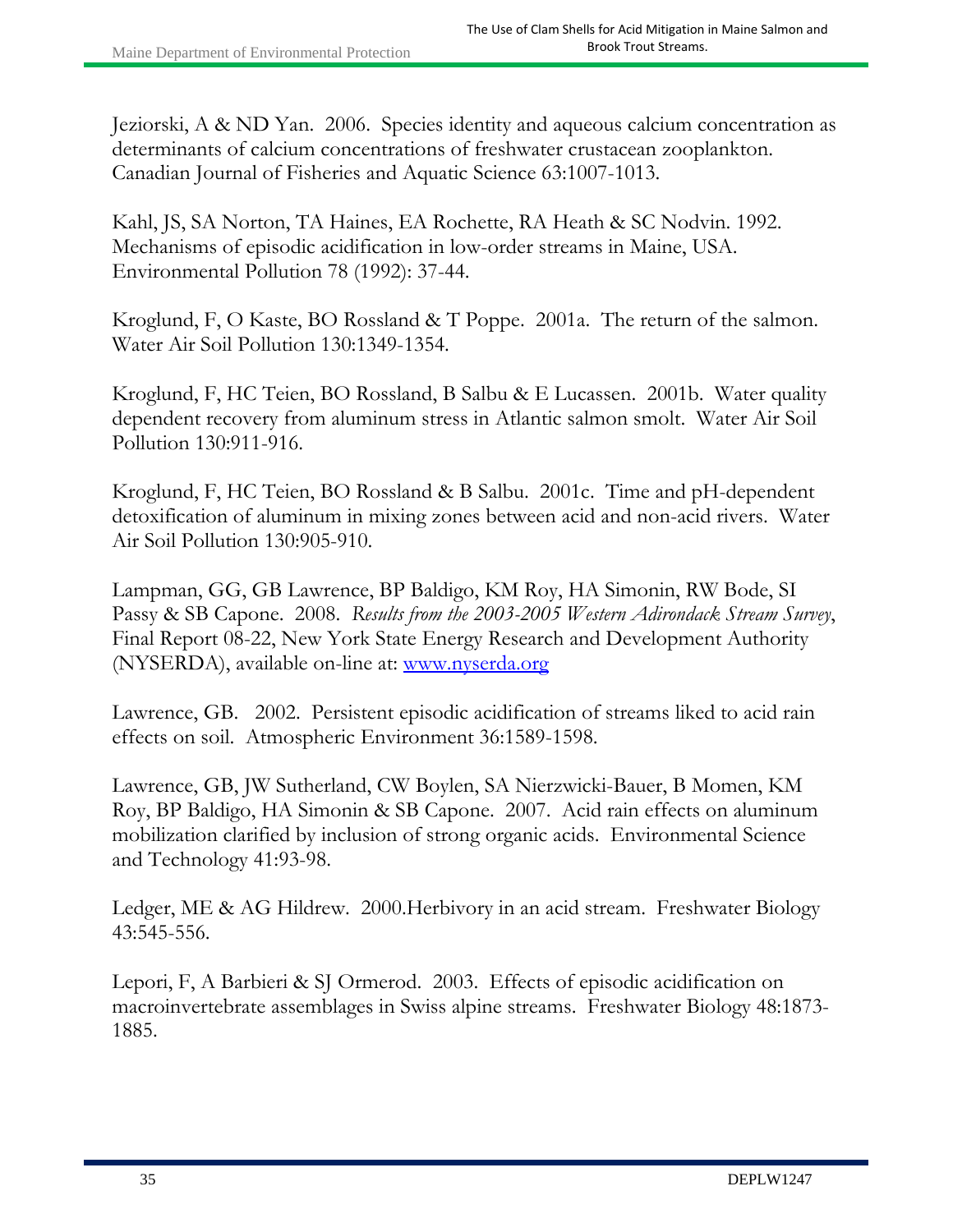Leuven, RSEW, C den Hartog, MMC Christiaans & WHC Heijligers. 1986. Effects of water acidification on the seasonal pattern and reproductive success of amphibians. Experimentia 42:495-503.

Lien, L, GG Raddum, A Fjellheim & A Henricksen. 1996. A critical limit for acid neutralizing capacity in Norwegian surface waters, based on a new analysis of fish and invertebrate responses. The Science of the Total Environment 177:173-193.

McCormick, SD & MY Monette. 2007. Effects of acid and aluminum on Atlantic salmon smolts. Proceedings of the Acid Rain Mitigation Workshop, Bedford Institute of Oceanography, May 26-27, 2006. Sponsored by the Atlantic Salmon Federation and the Nova Scotia Salmon Association.

McDowell, WH, AH Magill, JA Aitkenhead-Petersen, JD Aber, JL Merriam & SS Kaushal. 2004. Effects of chronic nitrogen amendment on dissolved organic matter and inorganic nitrogen in soil solution. Forest Ecology and Management 196:29-41.

Miller, EK. 2012. Steady-State Critical Loads and Exceedance for Terrestrial and Aquatic Ecosystems in the Northeastern United States. NPS/Multi-Agency Critical Loads Project, Technical Report to US Park Service, Air Resources Division, January 12, 2012. Available on Northeast States for Coordinated Air Use Management (NESCAUM) website at http://www.nescaum.org/topics/critical-loads

Moe, SJ, AK Schartau, T Baekken & B McFarland. 2010. Assessing macroinvertebrate metrics for classifying acidified rivers across northern Europe. Freshwater Biology 55:1382-1404.

Norrgren, L, L Bengtsson, I Bjorklund, A Johlander & O Lessmark. 1993. Liming of a Swedish river: effects on Atlantic salmon (*Salmo salar*). Nordic Journal of Freshwater Research 68:42-54.

Økland J & KA Økland. 1986. Factors and conditions affecting bottom animals in streams and lakes. Experimentia 42 (5):471-486. Olem, H., R. K. Schreider, R.W. Brocksen, and D.B. Porcella. 1991. International Lake and Watershed Liming Practices. Terrene Institute, Washington, D. C.

Olem H, RK Schreiber, RW Brocksen & DB Porcella. 1991. *International Lake and Watershed Liming Practices.* Published by the Terenne Institute, Connecticut Avenue, Washington DC.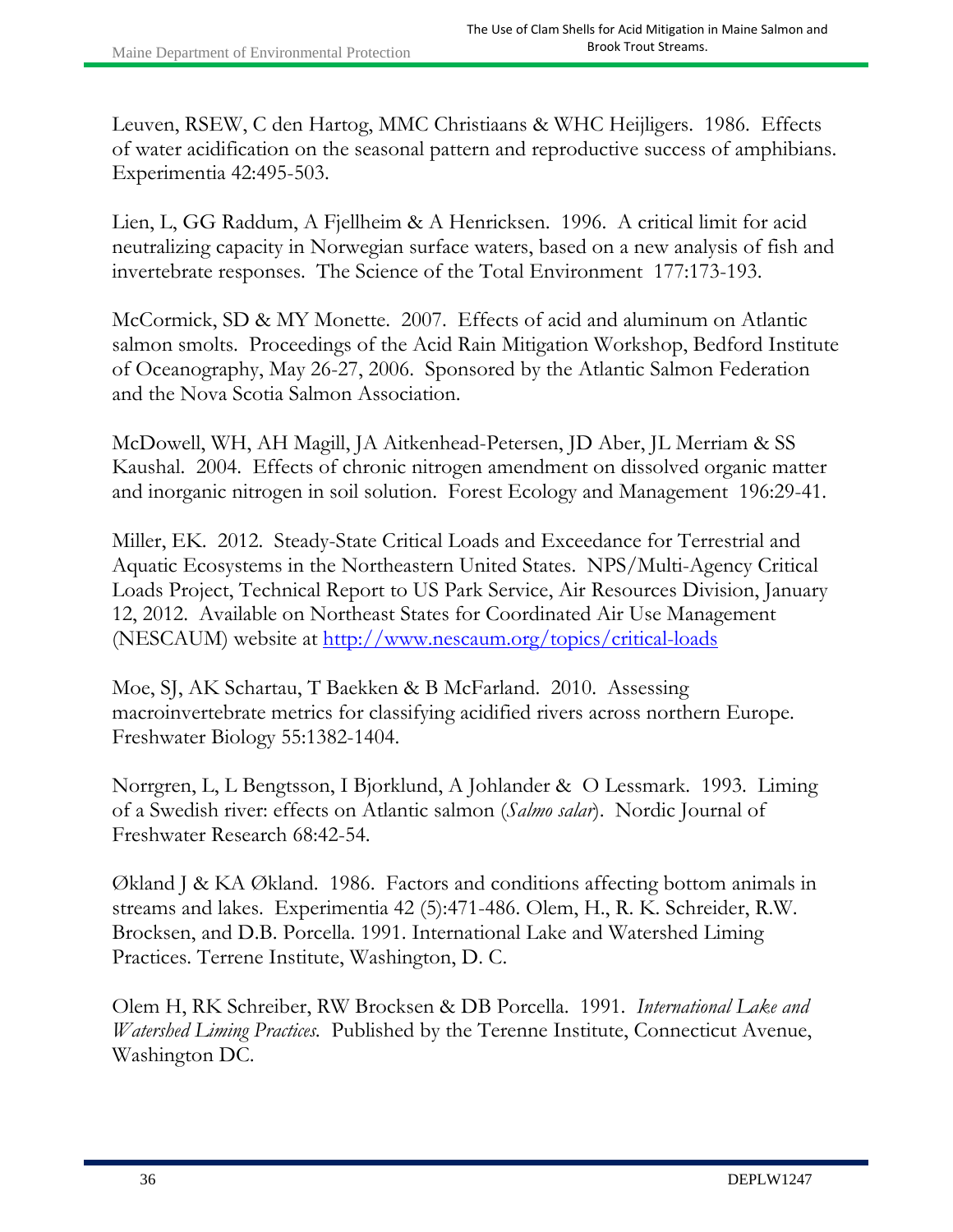Patrick, R & CW Reimer. 1966. The Diatoms of the United States, Vol. 1. Monographs of the Academy of Natural Sciences of Philadelphia 13 (1): 1-688.

Petrin, Z, H Laudon & B Malmqvest. 2007. Does freshwater macroinvertebrate diversity along a pH-gradient reflect adaptation to low pH? Freshwater Biology 52:2172-2183.

Poleo, ABS, E Lydersen, BO Rosseland, F Kroglund, B Salbu, RD Vogt & A Kvellestad. 1993. Increased mortality of fish due to changing Al-chemistry of mixing zones between limed streams and acidic tributaries. Water Air and Soil Pollution 75:339-351.

Reckhow, KH, RW Black, TB Stockton, JD Vogt & JG Wood. 1987. Empirical models of fish response to lake acidification. Canadian Journal of Fisheries and Aquatic Science 44:1432-1442.

Rosseland, BO & A Hindar. 1991. Mixing zones – a fishery management problem? In: *International Lake and Watershed Liming Practices*, by H Olem, RK Schreiber, RW Brocksen & DB Porcella, published by the Terenne Institute, Connecticut Avenue, Washington DC

Sandoy, S & RM Langaker. 2001. Atlantic salmon and acidification in southern Norway: A disaster in the  $20<sup>th</sup>$  Century, but a hope for the future? Water Air & Soil Pollution 130:1343-1348.

Simonin, HA, WA Kretser, DW Bath, M Olsen & J Gallagher. 1993. *In situ* bioassays of Brook Trout (Salvelinus fontinalis)and Blacknose Dace (Rhinichthys atratulus) in Adirondack streams affected by episodic acidification. Canadian Journal of Fisheries and Aquatic Science 50:902-912.

Simpson, KW, RW Bode & JR Colquhoun. 1983. The macroinvertebrate fauna of an acid-stressed headwater stream system in the Adirondack Mountains, New York. Freshwater Biology 15:671-682.

Staurnes, M, P Blix & OB Reite. 1993. Effects of acid water and aluminum of parrsmolt transformation and seawater tolerance in Atlantic salmon, *Salmo salar*. Canadian Journal of Fisheries and Aquatic Sciences 9:1816-1827.

Staurnes, M, F Kroglund & BO Rossland. 1995. Water quality requirement of Atlantic salmon (*Salmo salar*) in water undergoing acidification or liming in Norway. Water Air Soil and Pollution 85:347-352.